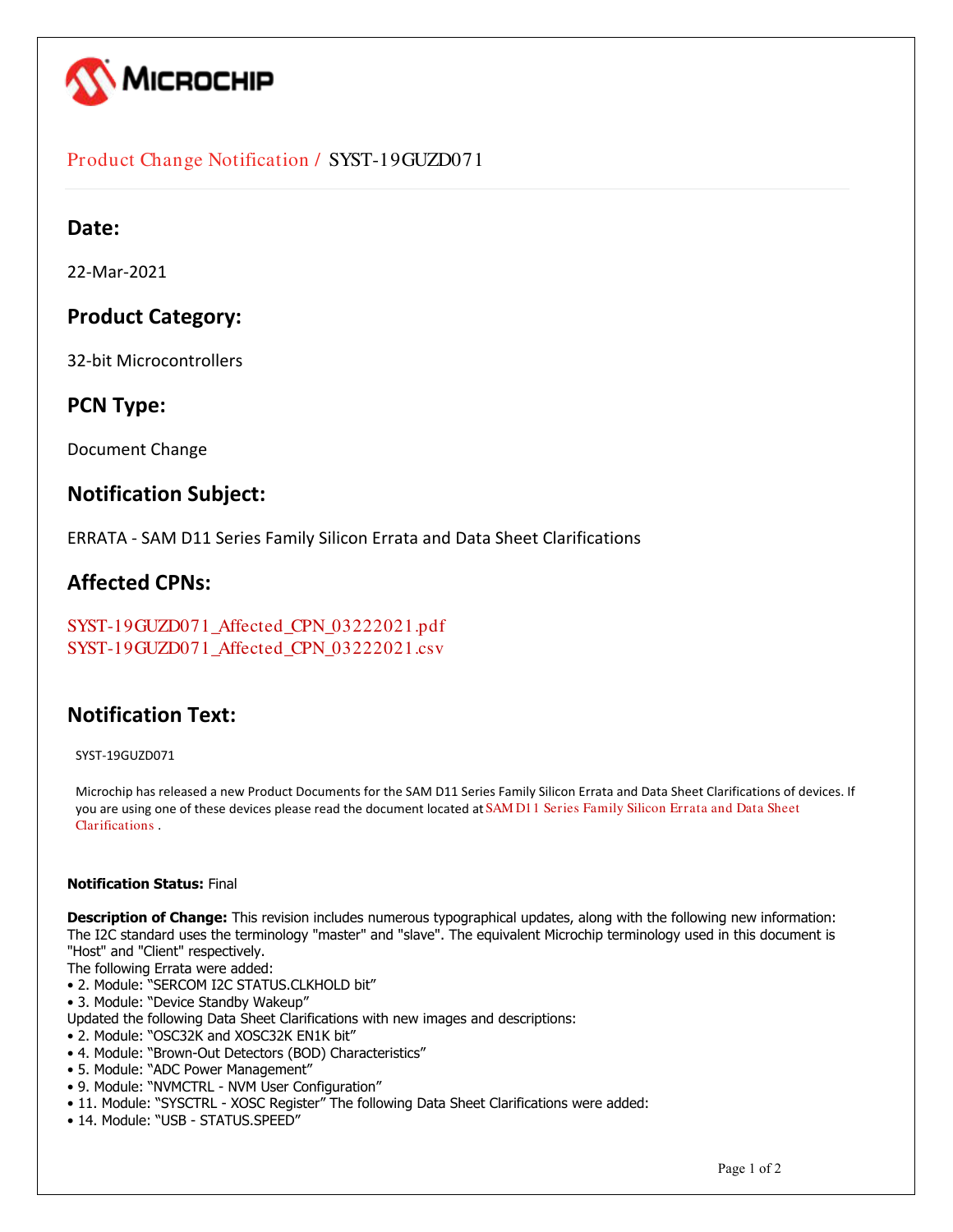- 15. Module: "SERCOM I2C INTFLAG.DRDY bit"
- 16. Module: "NVMCTRL AUX1 Device Configuration Register"
- 17. Module: "DMAC SRCADDR and DSTADDR Registers' Descriptions"
- 18. Module: "RTC and TC READREQ.RCONT bit fields"
- 19. Module: "DMAC BASEADDR, WRBADDR and DESCADDR registers alignment"
- 20. Module: "DAC Maximum Input Clock Frequency"
- 21. Module: "DAC Start Conversion Event"
- 22. Module: "DAC Electrical Characteristics"
- 23. Module: "ADC Electrical Characteristics at 85°C"
- 24. Module: "Bandgap Electrical Characteristics at 85°C"
- 25. Module: "ADC Electrical Characteristics at 105°C"
- 26. Module: "Bandgap Electrical Characteristics at 105°C"
- The following Data Sheet Clarifications were removed:
- Module: 32 kHz Ultra-Low Power Internal Oscillator (OSCULP32K) Operation

**Impacts to Data Sheet:** None

**Reason for Change:** To Improve Productivity

**Change Implementation Status:** Complete

**Date Document Changes Effective:** 22 Mar 2021

**NOTE:** Please be advised that this is a change to the document only the product has not been changed.

**Markings to Distinguish Revised from Unrevised Devices:** N/A

### **Attachments:**

[SAM D11 Series Family Silicon Errata and Data Sheet Clarifications](https://www.microchip.com/webdata/api/Document/DownloadDocumentsForFileHandlerByContentId?contentId=en611800) 

Please contact your local [Microchip sales office](http://www.microchip.com/distributors/SalesHome.aspx) with questions or concerns regarding this notification.

#### **Terms and Conditions:**

If you wish to receive Microchip PCNs via email please register for our [PCN](http://www.microchip.com/pcn) email service at our PCN [home page](http://www.microchip.com/pcn) select register then fill in the required fields. You will find instructions about registering for Microchips PCN email service in the [PCN FAQ](http://www.microchip.com/pcn/faqs) section.

If you wish to change your PCN profile, including opt out, please go to the [PCN home page](http://www.microchip.com/pcn) select login and sign into your myMicrochip account. Select a profile option from the left navigation bar and make the applicable selections.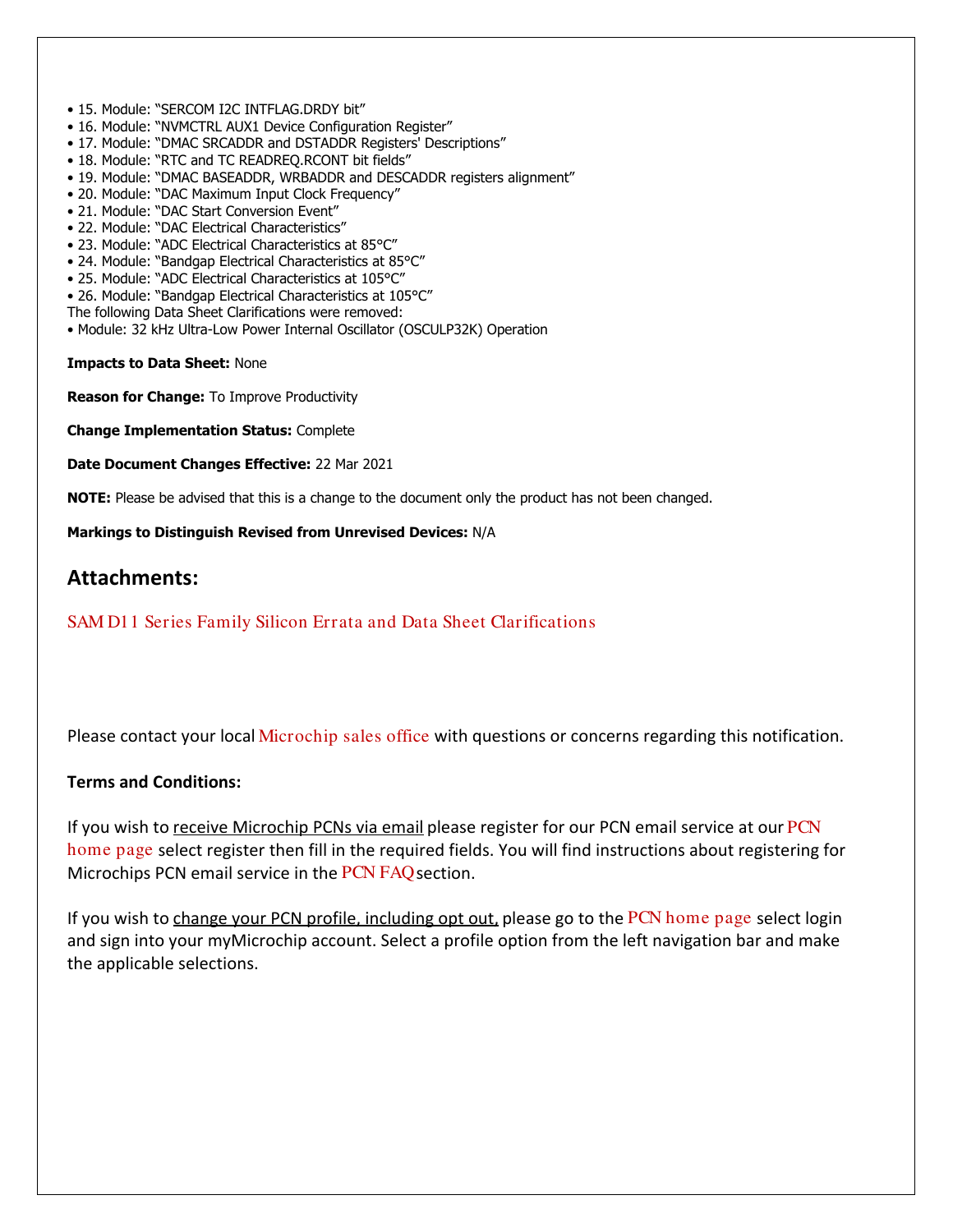Affected Catalog Part Numbers (CPN)

ATSAMD11-XPRO ATSAMD11C14A-SSNT ATSAMD11C14A-SSUT ATSAMD11C14A-SSUTN01 ATSAMD11D14A-MNT ATSAMD11D14A-MU ATSAMD11D14A-MUT ATSAMD11D14A-MUTN03 ATSAMD11D14A-SSNT ATSAMD11D14A-SSUT ATSAMD11D14A-UUT ATSAMD11D14A-W-NG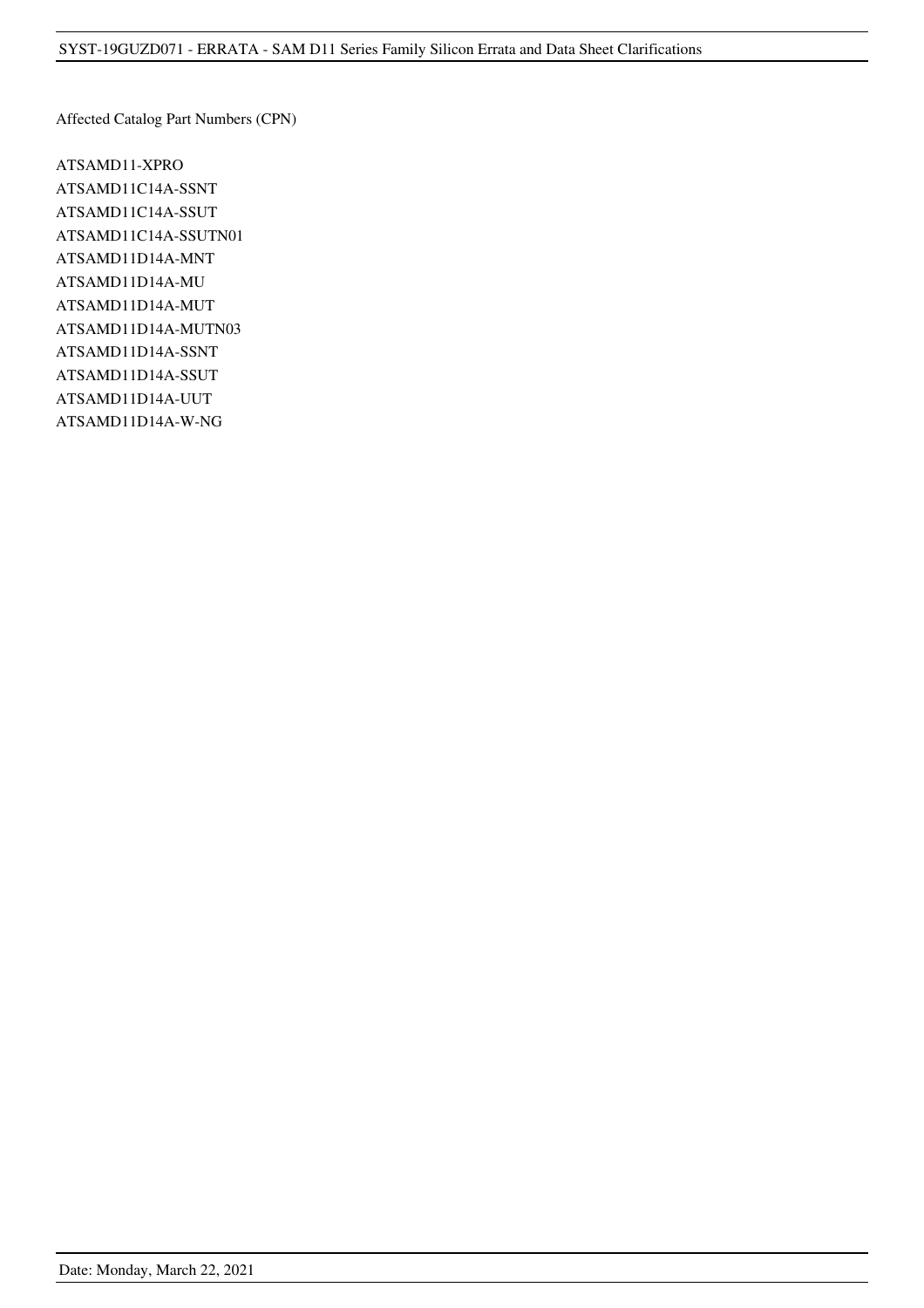

# **SAM D11 SERIES**

## **SAM D11 Series Family Silicon Errata and Data Sheet Clarification**

The SAM D11 Series family of devices that you have received conform functionally to the current Device Data Sheet (Atmel-42363H-SAM-D11-Datasheet\_09/2016), except for the anomalies described in this document.

#### **New Silicon Errata Issues**

**Note:** This document provides information on new errata issues for the SAM D11 Series of devices. Please refer to the current device data sheet for all pre-existing silicon errata issues.

#### **1. Module: BOD12**

On External Reset, the BOD12 reset cause can also be triggered.

#### **Work around**

Ignore BOD12 reset cause if External reset cause is set.

#### **Affected Silicon Revisions**

| $A \parallel B$ |  |  |  |  |
|-----------------|--|--|--|--|
|                 |  |  |  |  |

#### <span id="page-3-0"></span>**2. Module: SERCOM I2C STATUS.CLKHOLD bit**

The SERCOM I<sup>2</sup>C STATUS.CLKHOLD bit can be written, whereas it is a read-only status bit in both Host and Client modes.

#### **Work around**

Do not clear the STATUS.CLKHOLD bit to preserve the current clock hold state.

Affected Silicon Revisions

| $\mathbf{I}$<br>$A \mid B$ |  |  |  |  |
|----------------------------|--|--|--|--|
| $x \mid x$                 |  |  |  |  |

#### <span id="page-3-1"></span>**3. Module: Device Standby Wakeup**

Upon wakeup from standby with the  $Arm^{\circledR}$  Core register PRIMASK = 1, the first instruction fetched by the CPU in Flash memory will be the first instruction following the Wait For Interrupt (WFI) instruction. This instruction may be returned corrupted and lead to unpredictable behavior.

If PRIMASK = 0, the first instruction fetched by the CPU will be the first instruction of the interrupt handler. This one will be correctly returned to the CPU.

#### **Work around**

The following two possible workarounds can be used independently:

- 1. Disable Flash sleep in Standby Sleep mode (SLEEPPRM=DISABLED).
- 2. Place the standby sleep function in SRAM and make sure that at least one dummy Flash fetch is completed before exiting the function. This can be achieved by reading 2 data in memory, with addresses separated by at least the cache size. Because the first read could be a cache hit, the second one will be a cache miss and will generate a real read in memory.

The following code examples may be used:

```
_attribute_((noinline,
section(".ramfunc")))
void ram_sleep(void)
{
```
\_\_DSB();  $\sqrt{WFL}()$  ; //

The following sequence ensures that the Flash is ready before returning from the RAM code:

#define CACHE\_SIZE\_IN\_BYTES 64

```
((volatile unsigned int
*)FLASH_ADDR)[CACHE_SIZE_IN_BYTES/
sizeof(unsigned int)];
```
//will read a word at FLASH\_ADDR + 0x40 in this case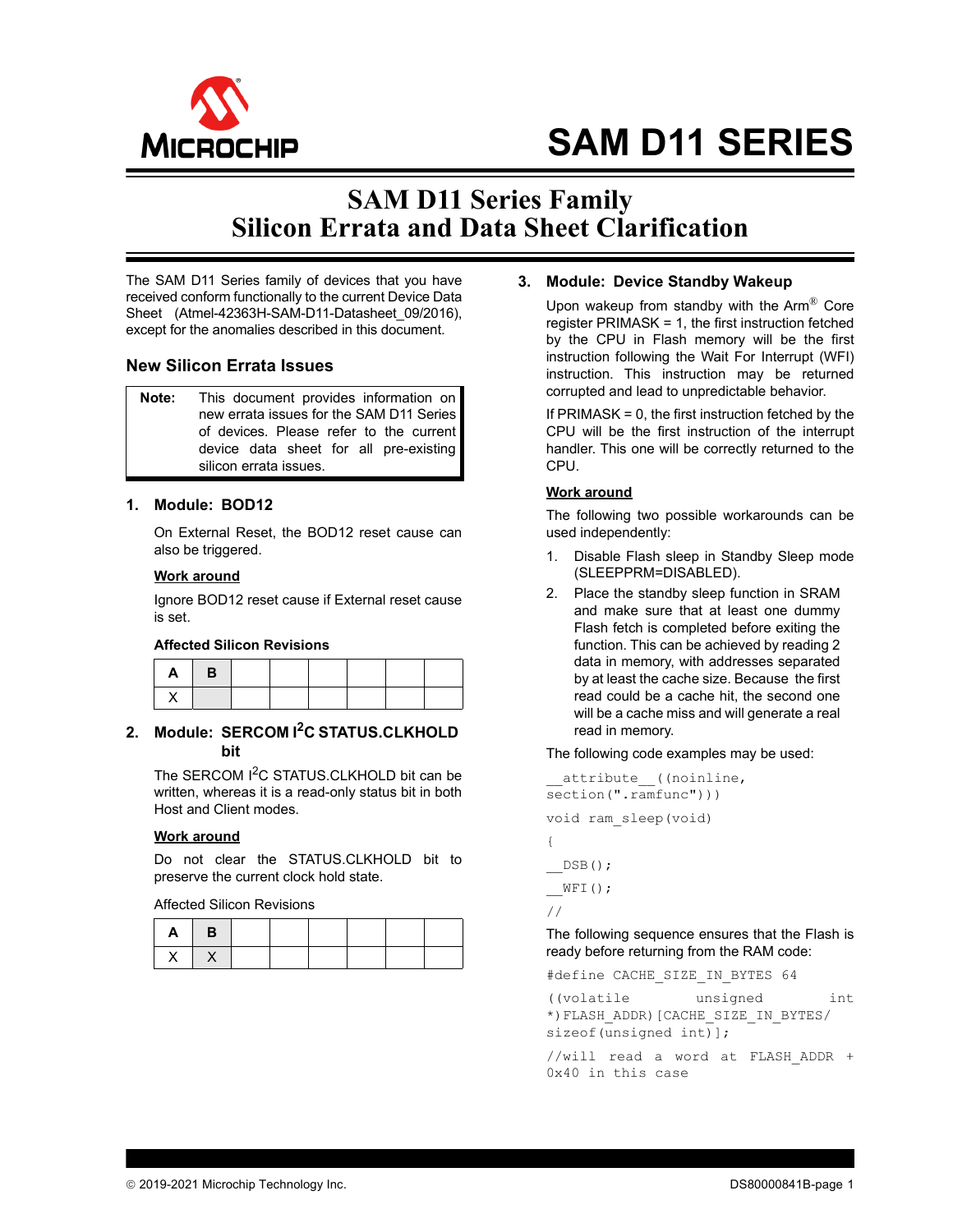((volatile unsigned int \*)FLASH\_ADDR)[(CACHE\_SIZE\_IN\_BYTES\*2 )/sizeof(unsigned int)];

//will read a word at FLASH\_ADDR + 0x80 in this case

}

Affected Silicon Revisions

| $\mathsf{A}$<br>- 17 | $\overline{B}$ |  |  |  |
|----------------------|----------------|--|--|--|
| X                    | $\lambda$      |  |  |  |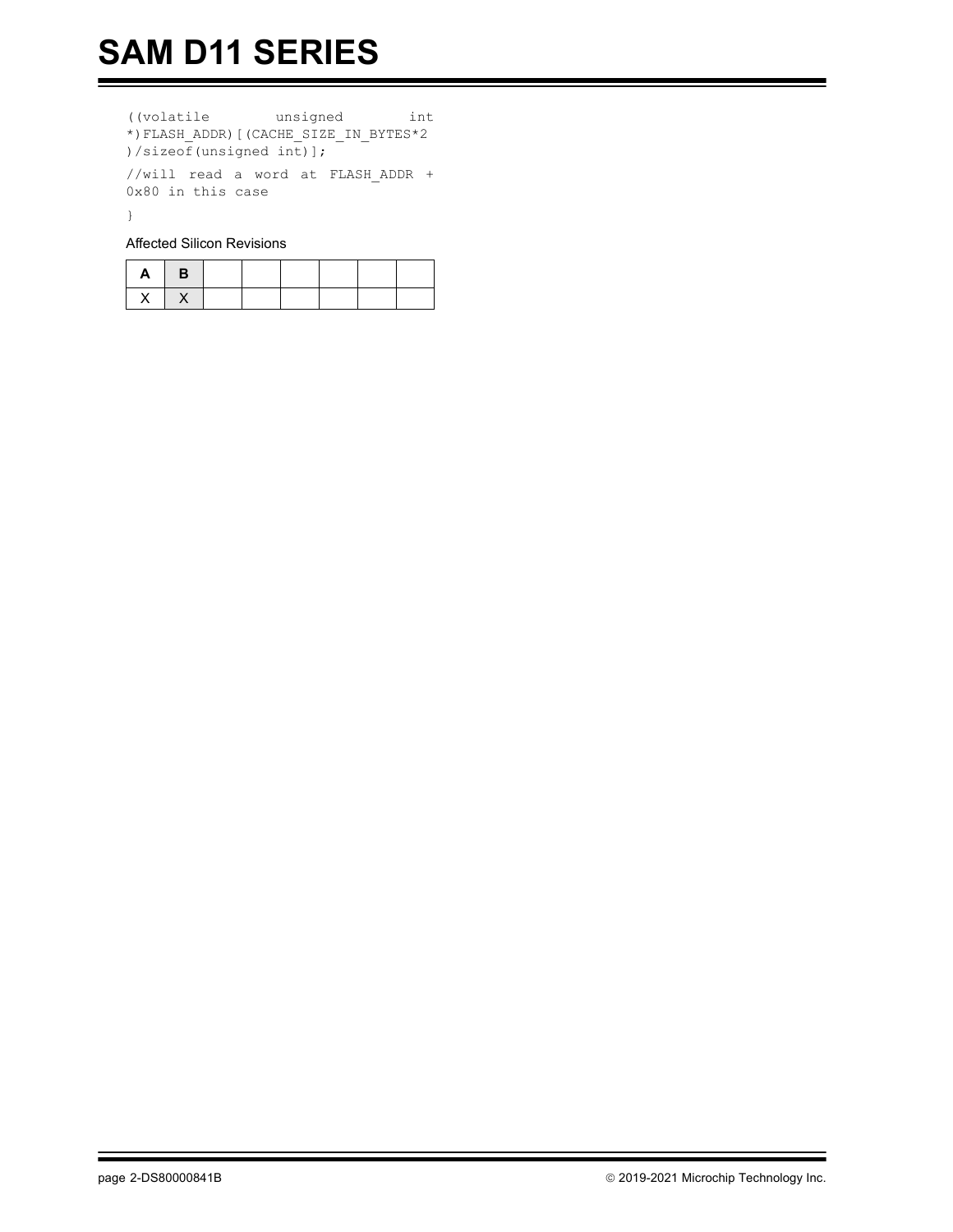#### **Data Sheet Clarifications**

The following typographic corrections and clarifications are to be noted for the latest version of the Device Data Sheet (Atmel-42363H-SAM-D11- Datasheet\_09/2016).

**Note:** Corrections in tables and paragraphs are shown in **BOLD.** Where possible, the original bold text formatting has been removed for clarity.

#### **1. Module: Package Marking Information**

In the current device data sheet, the SAM D11 Package Marking Information is missing. The information is as follows:

All devices are marked with the Atmel logo, a shortened ordering code and additional marking (the two last lines).



#### Where:

- "Y" or "YY": Manufacturing Year (last OR two last digit(s))
- "WW": Manufacturing Week
- "R": Revision
- "XXXXXX": Lot number
- "CC": Internal Code

#### <span id="page-5-0"></span>**2. Module: OSC32K and XOSC32K EN1K bit**

The OSC32K and XOSC32K EN1K bits and the associated 1.024 kHz clock outputs are referenced several times in the device data sheet. The OSC32K and XOSC32K EN1K bits and the associated 1.024 kHz clock outputs are not implemented for this device.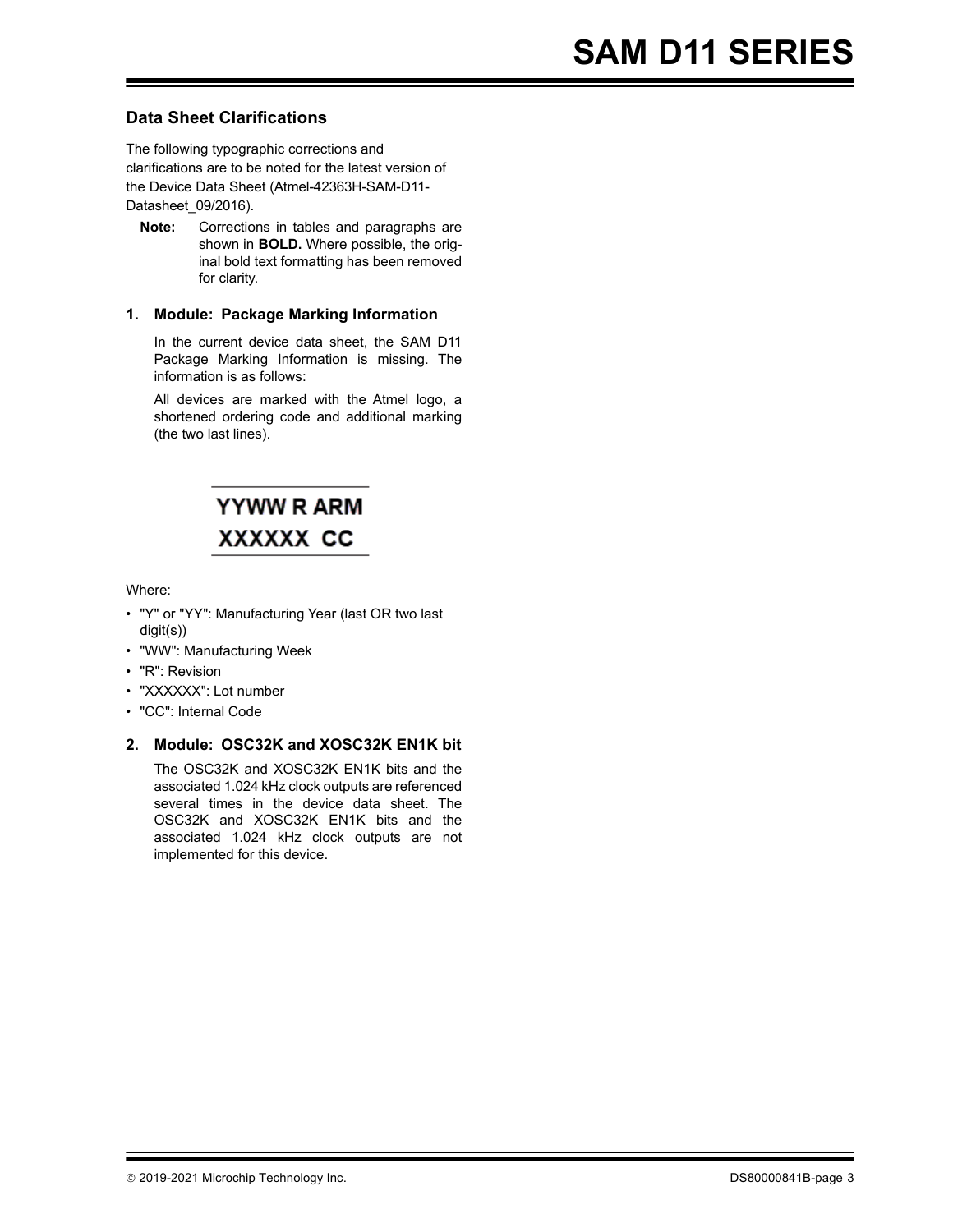#### **3. Module: OSCULP32K Characteristics**

The value for the minimum output frequency is incorrect. The corrected information is shown in **BOLD** below:

#### **TABLE 35-45: ULTRA LOW POWER INTERNAL 32KHZ RC OSCILLATOR CHARACTERISTICS**

| Symbol | Parameter           | Conditions                                                                                    | Min.                   | Typ.   | Max. | Units |
|--------|---------------------|-----------------------------------------------------------------------------------------------|------------------------|--------|------|-------|
|        | Output<br>frequency | Calibrated against a 32.768 kHz<br>reference at 25°C, over [-40, +85]C,<br>over [1.62, 3.63]V | 27.8                   | 32.768 | 37.8 |       |
| fout   |                     | Calibrated against a 32.768 kHz<br>reference at 25°C, at VDD=3.3V                             | 32.5                   | 32.768 | 32.8 | kHz   |
|        |                     | Calibrated against a 32.768 kHz<br>reference at 25°C, over [1.62, 3.63]V                      | 31.9<br>32.768<br>33.1 |        |      |       |
| Duty   | Duty Cycle          |                                                                                               |                        | 50     |      | $\%$  |

#### <span id="page-6-0"></span>**4. Module: Brown-Out Detectors (BOD) Characteristics**

Figures 35-2, 35-3, 35-4, 40-2, 40-3, and 40-4 have an incorrect reset Polarity value. The corrected figures are as shown below:

**FIGURE 35-2 and 40-2: POR OPERATING PRINCIPLE:**

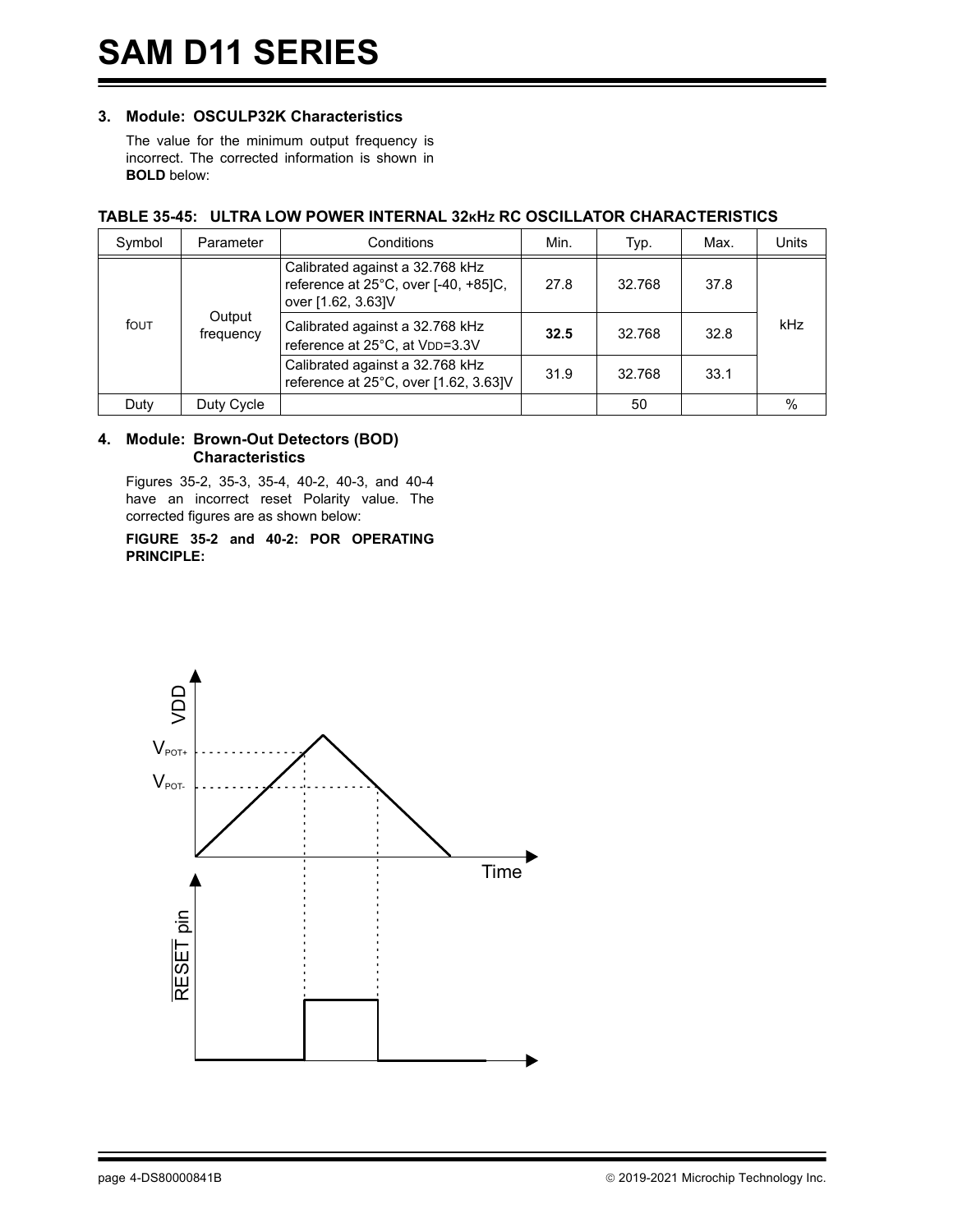#### **FIGURE 35-3 AND 40-3: BOD33 HYSTERESIS OFF**



#### **FIGURE 35-4 AND 40-4: BOD33 LEVEL VALUE**



#### <span id="page-7-0"></span>**5. Module: ADC Power Management**

Section 31.5.2 has new information added, and is shown in **BOLD** below:

The ADC will continue to operate in any sleep modes where the selected source clock is running. The ADC's interrupts can be used to wake up the device from sleep modes (**Except the OVERRUN interrupt)**. The events can trigger other operations in the system without exiting the sleep modes. Refer to "PM – Power Manager" on page 110 for details on the different sleep modes.

Section 31.6.12 has new information added, and is shown in **BOLD** below:

When RUNSTDBY is one, any enabled ADC interrupt source can wake up the CPU **(except the OVERRUN interrupt)**. While the CPU is sleeping, ADC conversion can only be triggered by events.

#### **6. Module: EVSYS USER Register Summary**

The USER register is displayed incorrectly in the Register Summary. The correct USER register summary section is displayed as follows:

| 0x0120   | USER0              | 7:0 |  |  | CHANNEL[3:0]  |  |  |  |
|----------|--------------------|-----|--|--|---------------|--|--|--|
| $\cdots$ |                    |     |  |  |               |  |  |  |
| 0x0136   | USER <sub>22</sub> | 7:0 |  |  | CHANNEL [3:0] |  |  |  |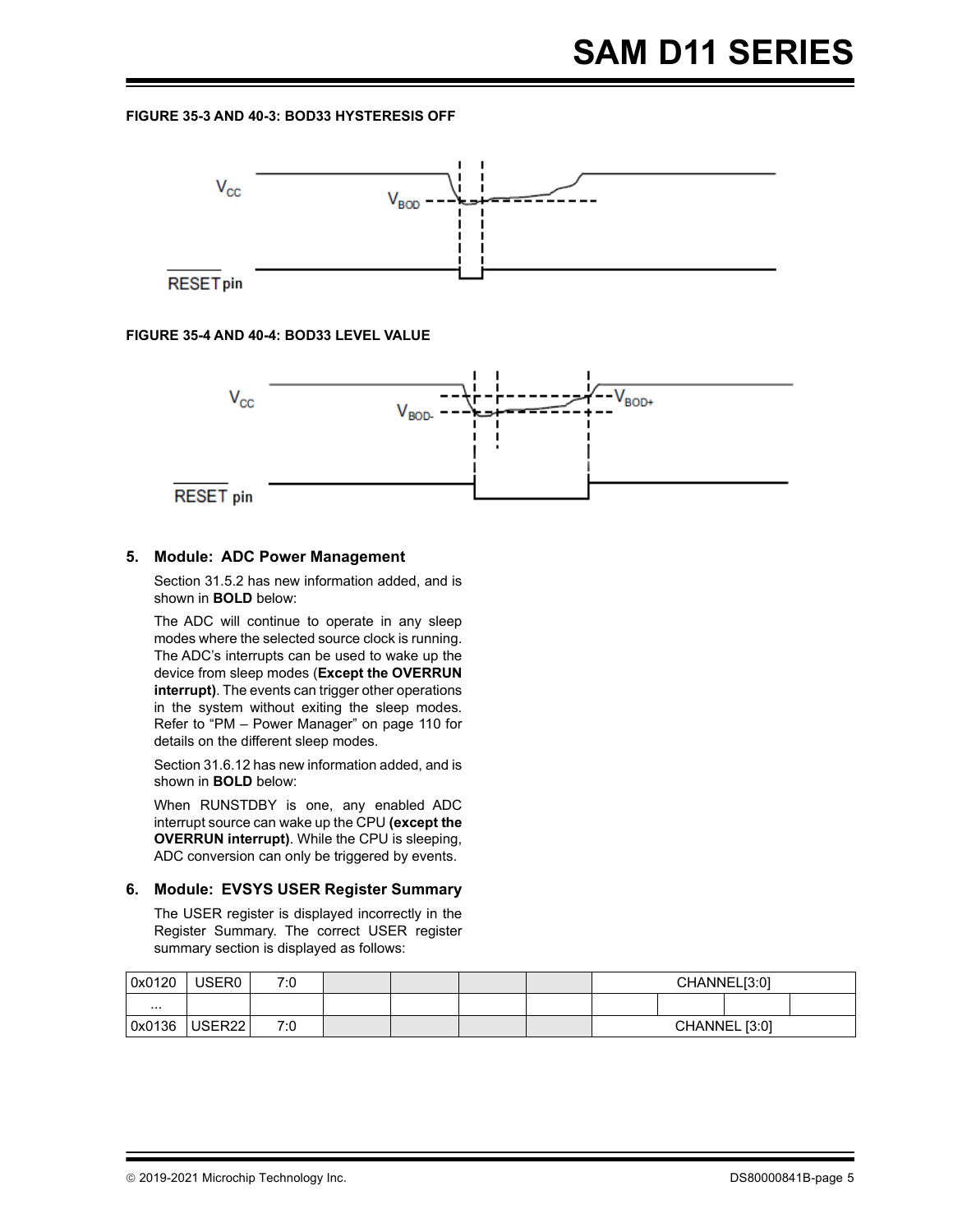#### **7. Module: EVSYS Principle of Operation**

Section 23.6.1 has incorrect information in the second part, the corrected information is shown in **BOLD**.

The EVSYS allows for communication between peripherals through events. Peripherals that respond to events (event users) are connected to multiplexers which have all event channels as input. **Each peripheral emitting events (Event Generator) can be connected to one or multiple event users, using one or multiple channels of the Event System.**

#### **8. Module: NVMCTRL - CTRLA Register**

Table 21-6 for the Command bit displays Write Lock bits as a feature. The Write Lock bits are not supported on this device.

#### <span id="page-8-3"></span>**9. Module: NVMCTRL - NVM User Configuration**

Tables 21-2 and 21-3 show incorrect values on the last row of each table. These values are not possible per the device memory density.

#### **10. Module: RTC - Overview**

The overview section for the RTC had a new verbiage, which has been highlighted in **BOLD**.

The Real-Time Counter (RTC) is a 32-bit counter with a 10-bit programmable prescaler that typically runs continuously to keep track of time. The RTC can wake up the device from sleep modes using the alarm/compare wake up, periodic wake up or overflow wake up mechanisms.

#### **The RTC is clocked by any clock sources selectable through the Generic Clock module (GCLK), providing the signal GCLK\_RTC.**

The RTC can generate periodic peripheral events from outputs of the prescaler, as well as alarm/ compare interrupts and peripheral events, which can trigger at any counter value. Additionally, the timer can trigger an overflow interrupt and peripheral event, and be reset on the occurrence of an alarm/compare match. This allows periodic interrupts and peripheral events at very long and accurate intervals.

The 10-bit programmable prescaler can scale down the clock source, hence a wide range of resolutions and time-out periods can be configured. With a 32.768 kHz clock source, the minimum counter tick interval is 30.5 μs, and timeout periods can range up to 36 hours. With the counter tick interval configured to 1s, the maximum time-out period is more than 136 years.

#### <span id="page-8-4"></span>**11. Module: SYSCTRL - XOSC Register**

The register description for the GAIN bit has been updated. The newly added text is shown in **BOLD**.

These bits select the gain for the oscillator. The listed maximum frequencies are recommendations, and might vary based on capacitive load and crystal characteristics. **These bits must be configured even when the Automatic Amplitude Gain Control is active.**

#### **12. Module: SYSCTRL - XOSC Register**

The AMPGC bit has been updated with a new note, as shown below in **BOLD**.

**Note: The configuration of the oscillator gain is mandatory even if AMPGC feature is enabled at startup.**

#### **13. Module: Debug Operation - DCFGn Register**

The register is erroneously listed as Read-Write. This register is Read Only.

#### <span id="page-8-0"></span>**14. Module: USB - STATUS.SPEED**

The USB STATUS.SPEED bit field description in table 30-9 is wrong. The correct description is given below:

| <b>SPEED[1:0]</b> | <b>SPEED STATUS</b>    |
|-------------------|------------------------|
| ')x()             | <b>Full-speed mode</b> |
| ו צוי             | <b>Low-speed mode</b>  |
| שו                | Reserved               |
| TVR.              | Reserved               |

#### <span id="page-8-1"></span>**15. Module: SERCOM I2C INTFLAG.DRDY bit**

The description of the SERCOM  $I<sup>2</sup>C$ INTFLAG.DRDY bit is not complete. The **BOLD** part below must be added:

This flag is set when a  $I^2C$  client byte transmission **or reception** is successfully completed.

#### <span id="page-8-2"></span>**16. Module: NVMCTRL AUX1 Device Configuration Register**

Contrary to what is stated in the data sheet, the DCFG0/1 registers located in the AUX1 Area 2 are internal **read-only** registers and must not be written.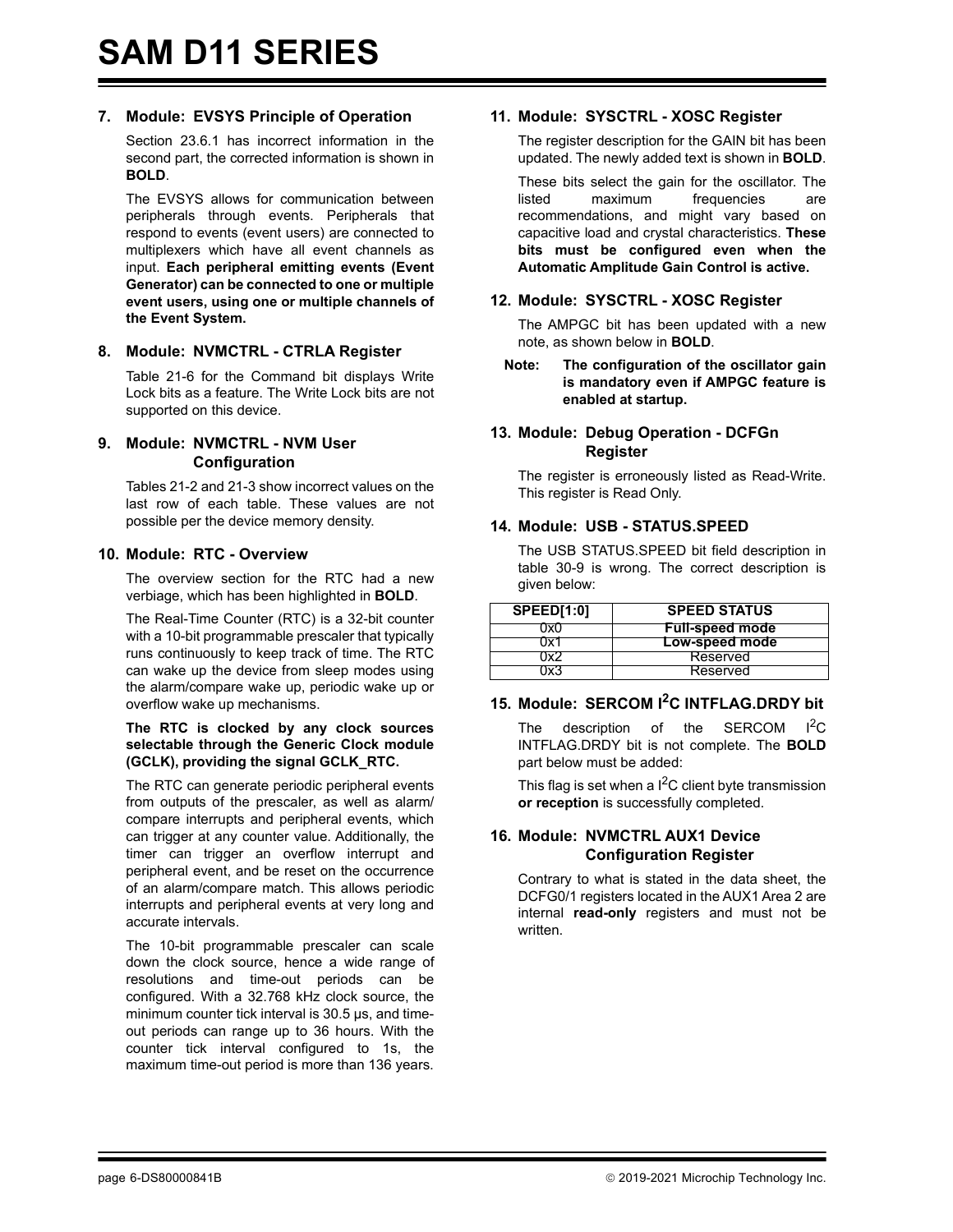#### <span id="page-9-0"></span>**17. Module: DMAC SRCADDR and DSTADDR Registers' Descriptions**

The description for the DMAC SRCADDR register is replaced by the following:

Bits 31:0 - SRCADDR[31:0] Transfer Source Address

This bit field holds the block transfer source address.

When source address incrementation is disabled (BTCTRL.SRCINC=0), SRCADDR corresponds to the last beat transfer address in the block transfer.

When source address incrementation is enabled (BTCTRL.SRCINC=1), SRCADDR is calculated as follows: If BTCTRL STEPSEL=1:

 $\texttt{SRCADDR} = \texttt{SRCADDR}_{\texttt{START}} + \texttt{BTCNT} \cdot \left(\texttt{BEATSIZE} + 1\right) \cdot 2^{\texttt{STEPSIZE}}$ If BTCTRL.STEPSEL=0:  $SRCADDR = SRCADDR<sub>START</sub> + BTCNT \cdot (BEATSIZE + 1)$ 

- SRCADDR<sub>START</sub> is the source address of the first beat transfer in the block transfer
- BTCNT is the initial number of beats remaining in the block transfer
- BEATSIZE is the configured number of bytes in a beat
- · STEPSIZE is the configured number of beats for each incrementation

The description for the DMAC DSTADDR register is replaced by the following:

#### Bits 31:0 - DSTADDR[31:0] Transfer Destination Address

This bit field holds the block transfer destination address.

When destination address incrementation is disabled (BTCTRL,DSTINC=0), DSTADDR corresponds to the last beat transfer address in the block transfer.

When destination address incrementation is enabled (BTCTRL.DSTINC=1), DSTADDR is calculated as follows: If BTCTRL.STEPSEL=1:

 $DSTADDR = DSTADDR_{STAT} + BTCNT \bullet (BEATSIZE + 1)$ 

If BTCTRL.STEPSEL=0:

 $DSTADDR = DSTADDR_{START} + BTCNT \cdot (BEATSIZE + 1) \cdot 2^{STEPSIZE}$ 

- DSTADDR<sub>START</sub> is the destination address of the first beat transfer in the block transfer
- BTCNT is the initial number of beats remaining in the block transfer
- BEATSIZE is the configured number of bytes in a beat
- · STEPSIZE is the configured number of beats for each incrementation

#### <span id="page-9-1"></span>**18. Module: RTC and TC READREQ.RCONT bit fields**

A note is added to the RTC and TC READREQ.RCONT bit fields descriptions:

For the RTC:

Note: Once the continuous synchronization is enabled, the first write in the COUNT/CLOCK register will be stalled for a maximum of 6 APB + 6 RTC clock cycles (the time for the on-going read synchronization to complete).

#### For the TC:

Note: Once the continuous synchronization is enabled, the first write in the COUNT/CCx register will be stalled for a maximum of 6 APB + 6 TC clock cycles (the time for the on-going read synchronization to complete).

 <sup>2019-2021</sup> Microchip Technology Inc. DS80000841B-page 7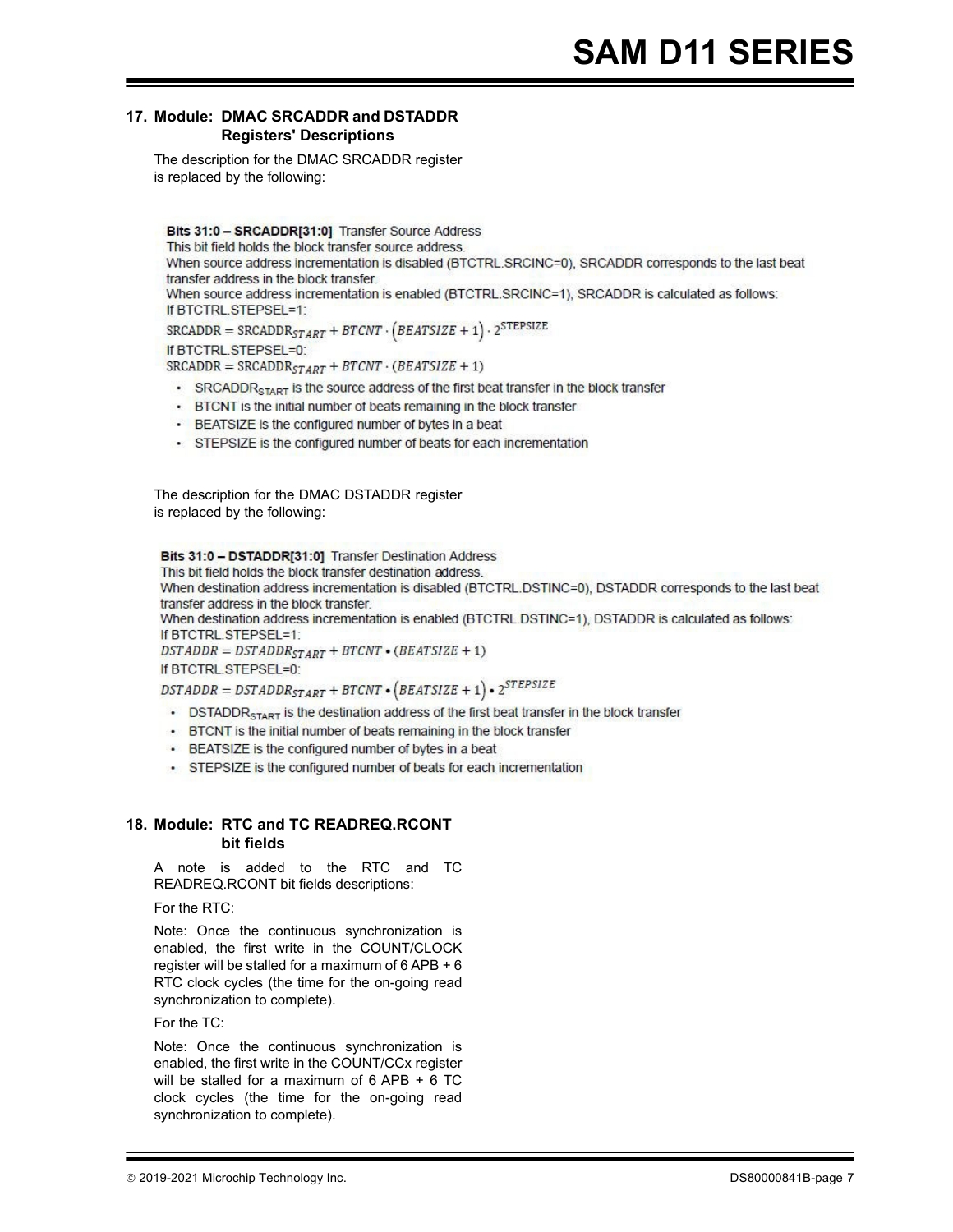#### <span id="page-10-1"></span>**19. Module: DMAC BASEADDR, WRBADDR and DESCADDR registers alignment**

The description for the 3 DMAC BASEADDR, WRBADDR and DESCADDR registers erroneously states that these registers must be 128-bit aligned. These registers must actually be **64-bit aligned.**

#### <span id="page-10-2"></span>**20. Module: DAC Maximum Input Clock Frequency**

The Electrical Characteristics table 35-6 erroneously defines the DAC maximum input clock as 350 kHz. This value is corrected to 48 MHz.

#### <span id="page-10-3"></span>**21. Module: DAC Start Conversion Event**

A note has been added to the start conversion paragraph in chapter 33.6.4.3:

#### **Note: When a DAC Start Conversion event is enabled, only DATABUF must be written (not DATA).**

The description of the EVTCTRL.STARTEI bit has been updated to:

0: A new conversion will not be triggered on an incoming event. **Only DATA must be written (not DATABUF).**

1: A new conversion will be triggered on an incoming event. **Only DATABUF must be written (not DATA).**

#### <span id="page-10-0"></span>**22. Module: DAC Electrical Characteristics**

The conversion rate of 350 ksps mentioned in Note 1 for the DAC Accuracy Characteristics tables 35-28 and 40-26 is incorrect. All values have been measured using a conversion rate of 35 ksps.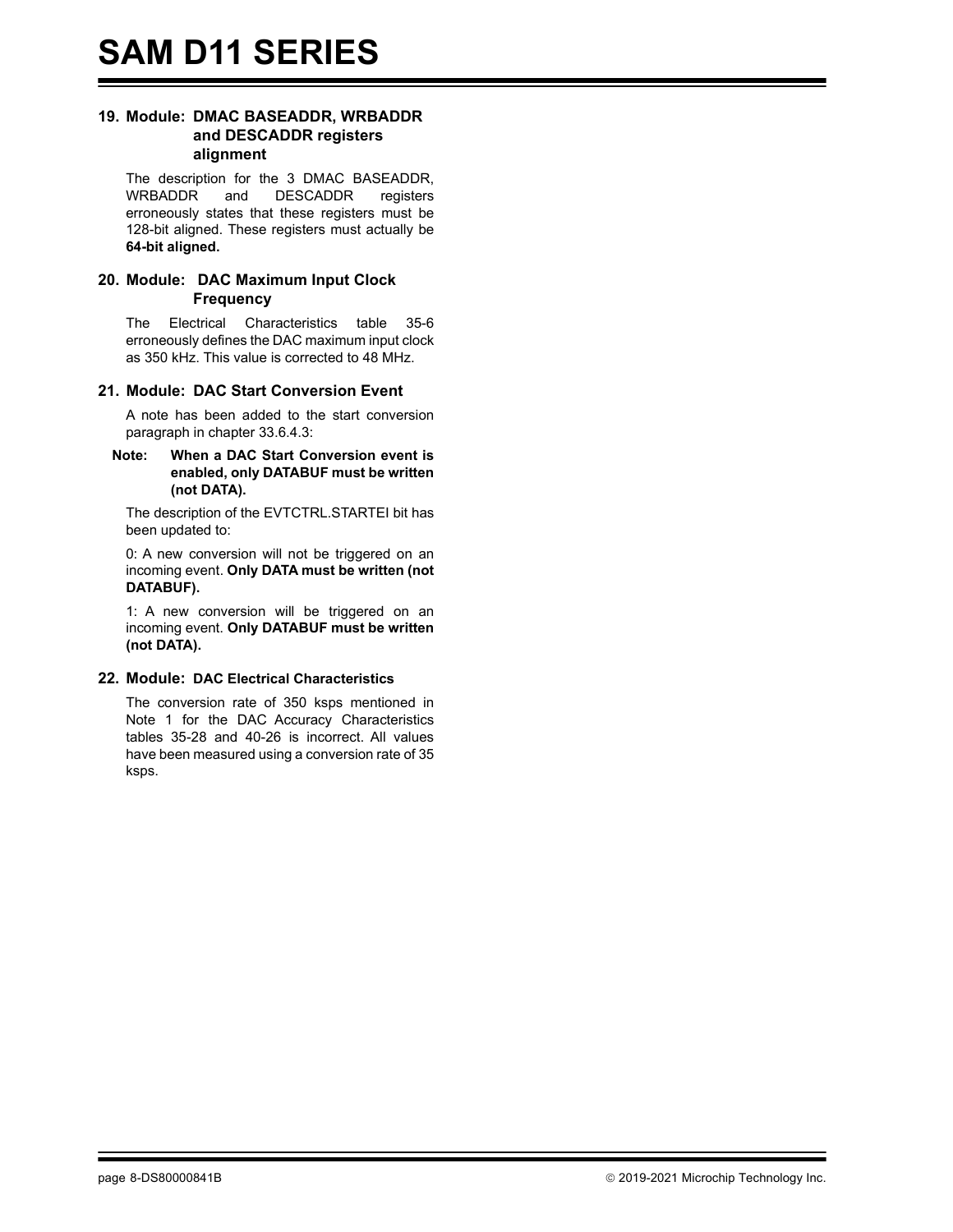#### <span id="page-11-0"></span>**23. Module: ADC Electrical Characteristics at 85**°**C**

The table 35-21 Operating Conditions is corrected as shown in **BOLD** as follows:

| <b>Symbol</b>                      | <b>Parameter</b>                                                                                   | <b>Conditions</b>             | Min.                     | Typ.                     | Max.                     | <b>Units</b> |
|------------------------------------|----------------------------------------------------------------------------------------------------|-------------------------------|--------------------------|--------------------------|--------------------------|--------------|
| <b>RES</b>                         | Resolution                                                                                         |                               | 8                        |                          | 12 <sup>°</sup>          | bits         |
| F <sub>CLK_ADC</sub>               | <b>ADC Clock frequency</b>                                                                         |                               | 30                       |                          | 2100                     | kHz          |
|                                    |                                                                                                    | Single shot                   | 5                        |                          | 300                      |              |
|                                    | Sample rate <sup>(1)</sup>                                                                         | Free running                  | 5                        | $\blacksquare$           | $350^{(3)}$              | ksps         |
|                                    | Sampling time <sup>(1)</sup>                                                                       |                               | 250                      |                          |                          | ns           |
|                                    | Sampling time with<br>DAC as input(2)                                                              |                               | 3                        |                          | $\overline{\phantom{a}}$ | μs           |
|                                    | Sampling time with<br><b>Temp</b><br>sens as input(2)                                              |                               | 10                       |                          |                          | μs           |
|                                    | Sampling time with<br><b>Bandgap</b><br>as input(2)                                                |                               | 10                       |                          |                          | μs           |
|                                    | Conversion time <sup>(1)</sup>                                                                     | 1x Gain                       | 6                        | $\overline{\phantom{a}}$ | $\overline{\phantom{0}}$ | cycles       |
| $V_{REF}$                          | Voltage reference<br>range                                                                         |                               | 1.0                      |                          | $V_{DDANA}$ -0.6         | V            |
| <b>INT1V</b>                       | Internal 1V reference <sup>(2,</sup>                                                               |                               | $\blacksquare$           | 1.0                      |                          | V            |
| <b>INTVCC0</b>                     | Internal ratiometric ref-<br>erence $0^{(2)}$                                                      |                               |                          | V <sub>DDANA</sub> /1.48 |                          | V            |
| <b>INTVCC0</b><br>Voltage<br>Error | Internal ratiometric ref- 2.0V <v<sub>DDANA&lt;3.063<br/>erence <math>0^{(2)}</math> error</v<sub> |                               | $-1$                     |                          | $\mathbf{1}$             | $\%$         |
| <b>INTVCC1</b>                     | Internal ratiometric ref-<br>erence $1^{(2)}$                                                      | $V_{DDANA}$ >2.0V             | $\overline{\phantom{a}}$ | $V_{DDANA}/2$            | $\overline{\phantom{a}}$ | V            |
| <b>INTVCC1</b><br>Voltage<br>Error | Internal ratiometric ref- 2.0V <v<sub>DDANA&lt;3.063<br/>erence <math>1^{(2)}</math> error</v<sub> |                               | $-1$                     |                          | $\mathbf{1}$             | %            |
|                                    | Conversion range <sup>(1)</sup>                                                                    | Differential mode             | -V <sub>REF</sub> /GAIN  | $\blacksquare$           | +V <sub>REF</sub> /GAIN  | V            |
|                                    |                                                                                                    | Single-ended mode             | 0.0                      |                          | +V <sub>REF</sub> /GAIN  | V            |
| C <sub>SAMPLE</sub>                | Sampling capaci-<br>$t$ ance $(2)$                                                                 |                               | $\blacksquare$           | 3.5                      |                          | pF           |
| R <sub>SAMPLE</sub>                | Input channel source<br>resistance <sup>(2)</sup>                                                  |                               |                          |                          | 3.5                      | kΩ           |
| $I_{DD}$                           | DC supply current <sup>(1)</sup>                                                                   | $f_{CLK_ADC} =$<br>2.1MHzI(3) |                          | 3.8                      | 4.5                      | mA           |

**Note 1:** These values are based on characterization. These values are not covered by test limits in production.

**2:** These values are based on simulation. These values are not covered by test limits in production or characterization.

**3:** In this condition and for a sample rate of 350ksps, a conversion takes 6 clock cycles of the ADC clock (conditions: 1X gain, 12-bit resolution, differential mode, free-running).

**4: It is the buffered internal reference of 1.0V derived from the internal 1.1V bandgap reference.**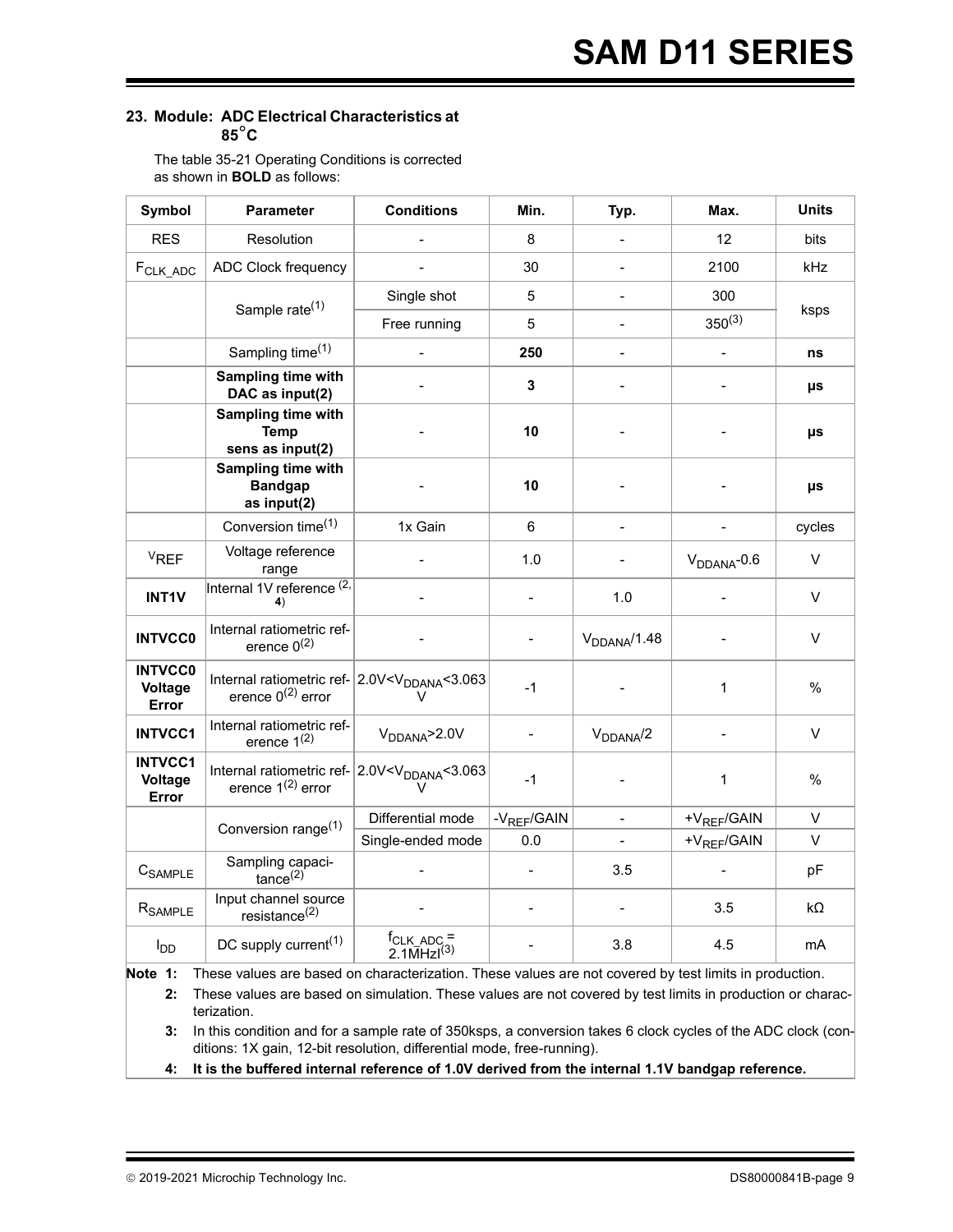# **SAM D11 SERIES**

Table 35-22 Differential Mode is corrected as shown in **BOLD** as follows:

| Symbol       | <b>Parameter</b>                 | <b>Conditions</b>                                  | Min.      | Typ.     | Max.           | <b>Units</b>  |
|--------------|----------------------------------|----------------------------------------------------|-----------|----------|----------------|---------------|
| <b>ENOB</b>  | <b>Effective Number Of Bits</b>  | With gain compensation                             |           | 10.5     | 10.7           | bits          |
| <b>TUE</b>   | <b>Total Unadjusted Error</b>    | 1x Gain                                            | 3.1       | 4.3      | 20             | <b>LSB</b>    |
| <b>INLI</b>  | Integral Non Linearity           | 1x Gain                                            | 1.0       | 1.3      | 6.3            | <b>LSB</b>    |
| <b>DNL</b>   | Differential Non Linearity       | 1x Gain                                            | $+/-0.3$  | $+/-0.5$ | $+/-0.98$      | <b>LSB</b>    |
|              |                                  | Ext. Ref 1x                                        | $-25.0$   | 2.5      | $+25.0$        | mV            |
|              | <b>Gain Error</b>                | $V_{REF} = V_{DDANA}/1.48$                         | $-30.0$   | $-1.5$   | $+30.0$        | mV            |
| <b>GE</b>    |                                  | <b>VREF = INT1V</b>                                | $-15.0$   | $-5.0$   | $+10.0$        | mV            |
|              | Gain Accuracy <sup>(4)</sup>     | Ext. Ref. $0.5x$                                   | $+/-0.04$ | $+/-0.2$ | $+/-1.5$       | $\frac{0}{0}$ |
|              |                                  | Ext. Ref. 2x to 16x                                | $+/-0.1$  | $+/-0.4$ | $+/-2.0$       | $\%$          |
|              |                                  | Ext. Ref. 1x                                       | $-10.0$   | $-1.5$   | $+10.0$        | mV            |
| <b>OE</b>    | <b>Offset Error</b>              | $V_{REF} = V_{DDANA}/1.48$                         | $-10.0$   | 0.5      | $+10.0$        | mV            |
|              |                                  | $VREF = INT1V$                                     | $-10.0$   | 3.0      | $+10.0$        | mV            |
| <b>SFDR</b>  | Spurious Free Dynamic Range      |                                                    | 62.7      | 70.4     | 75.8           | dB            |
| <b>SINAD</b> | Signal-to-Noise and Distortion   | 1x Gain<br>$F_{CLK \, ADC} = 2.1 \, MHz$           | 54.1      | 61.4     | 62.7           | dB            |
| <b>SNR</b>   | Signal-to-Noise Ratio            | $\overline{F_{IN}}$ = 40 kHz<br>$A_{IN}$ = 95% FSR | 54.5      | 63.6     | 65.6           | dB            |
| <b>THD</b>   | <b>Total Harmonic Distortion</b> |                                                    | $-74$     | $-70.2$  | $-63$          | dB            |
|              | Noise RMS                        | $T = 25^{\circ}$ C                                 | 0.6       | 1.0      | $\overline{2}$ | mV            |

**Note 1:** Maximum numbers are based on characterization and not tested in production, and valid for 5% to 95% of the input voltage range.

**2:** Dynamic parameter numbers are based on characterization and not tested in production.

**3:** Respect the input common mode voltage through the following equations (where VCM\_IN is the Input channel common mode voltage):

- If  $|V_{\text{IN}}| > V_{\text{REF}}/4$ 
	- $V_{CM\_IN}$  < 0.95\* $V_{DDANA}$  +  $V_{REF}/4 0.75V$
	- $V_{CM\_IN}$  >  $V_{REF}/4$  -0.05\* $V_{DDANA}$  -0.1V
- If  $|V_{IN}| \leq V_{REF}/4$ 
	- $V_{CM\_IN}$  < 1.2<sup>\*</sup> $V_{DDANA}$  0.75V
	- $-V_{CM\_IN}$  > 0.2\*V<sub>DDANA</sub> 0.1V
	- **4:** The gain accuracy represents the gain error expressed in percent. Gain accuracy (%) = (Gain Error in V x 100) / (2\*Vref/GAIN)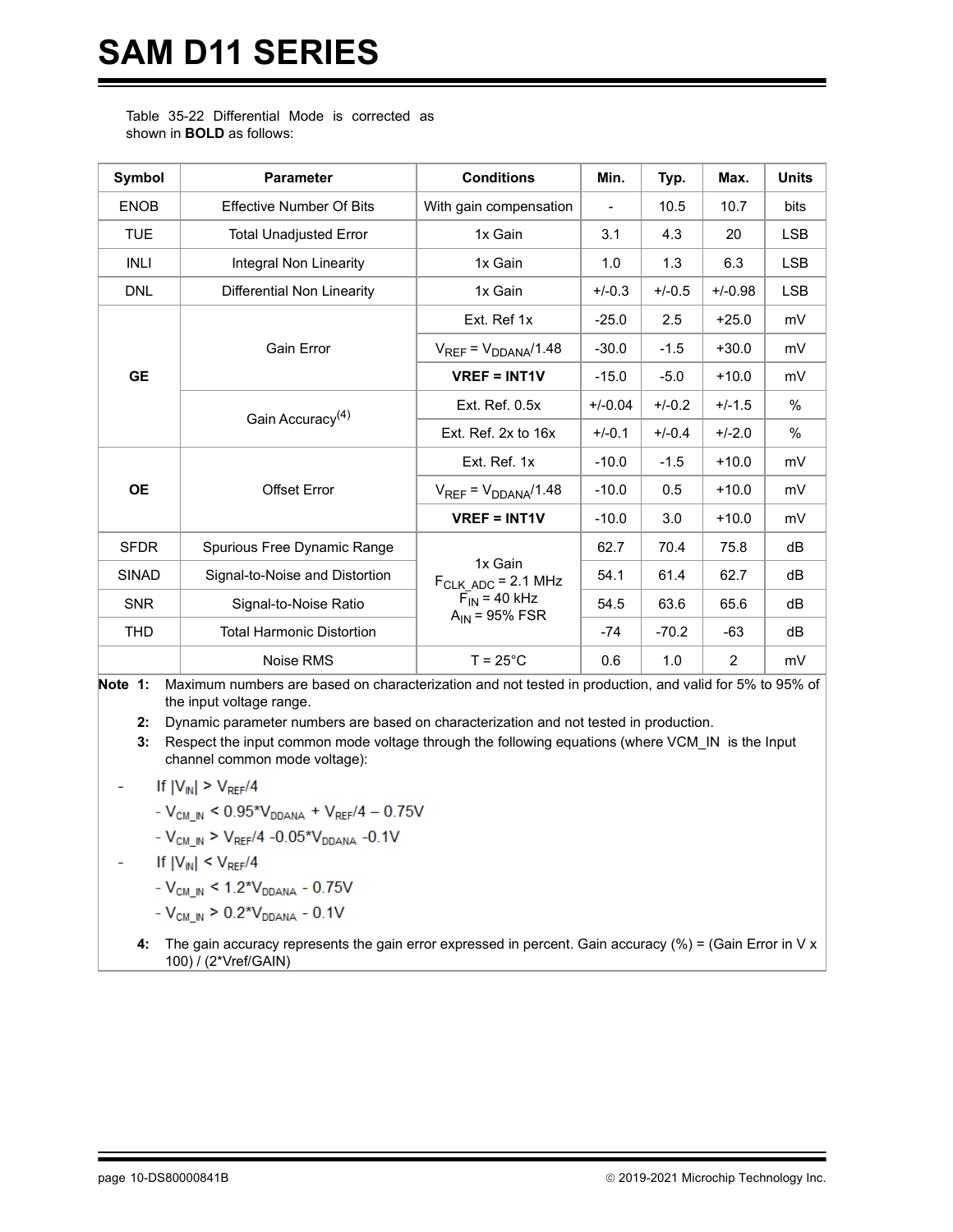#### <span id="page-13-0"></span>**24. Module: Bandgap Electrical Characteristics at 85**°**C**

The "Bandgap Reference Characteristics" chapter and its table 35-30 "Internal 1.1V Bandgap Reference Characteristics" are both renamed to "**Bandgap and Internal 1.0V Reference Characteristics**".

Table 35-30 is updated as follows with corrections in **BOLD**:

| Symbol         | <b>Parameter</b>                                                                         | <b>Conditions</b>               | Min. | Typ. | <b>Max</b> | <b>Units</b> |  |  |
|----------------|------------------------------------------------------------------------------------------|---------------------------------|------|------|------------|--------------|--|--|
|                | Internal 1.1V Bandgap                                                                    | Over voltage and [-40°C, +85°C] | 1.08 | 1.10 | 1.12       |              |  |  |
| <b>Bandgap</b> | reference                                                                                | Over voltage at 25°C            | 1.07 | 1.10 | 1.11       |              |  |  |
|                | Internal 1.0V reference                                                                  | Over voltage and [-40°C, +85°C] | 0.98 | 1.00 | 1.02       |              |  |  |
| <b>INT1V</b>   | voltage <sup>(1)</sup>                                                                   | Over voltage at 25°C            | 0.97 | 1.00 | 1.01       |              |  |  |
|                | Note 1: These values are simulation based and are not covered by production test limits. |                                 |      |      |            |              |  |  |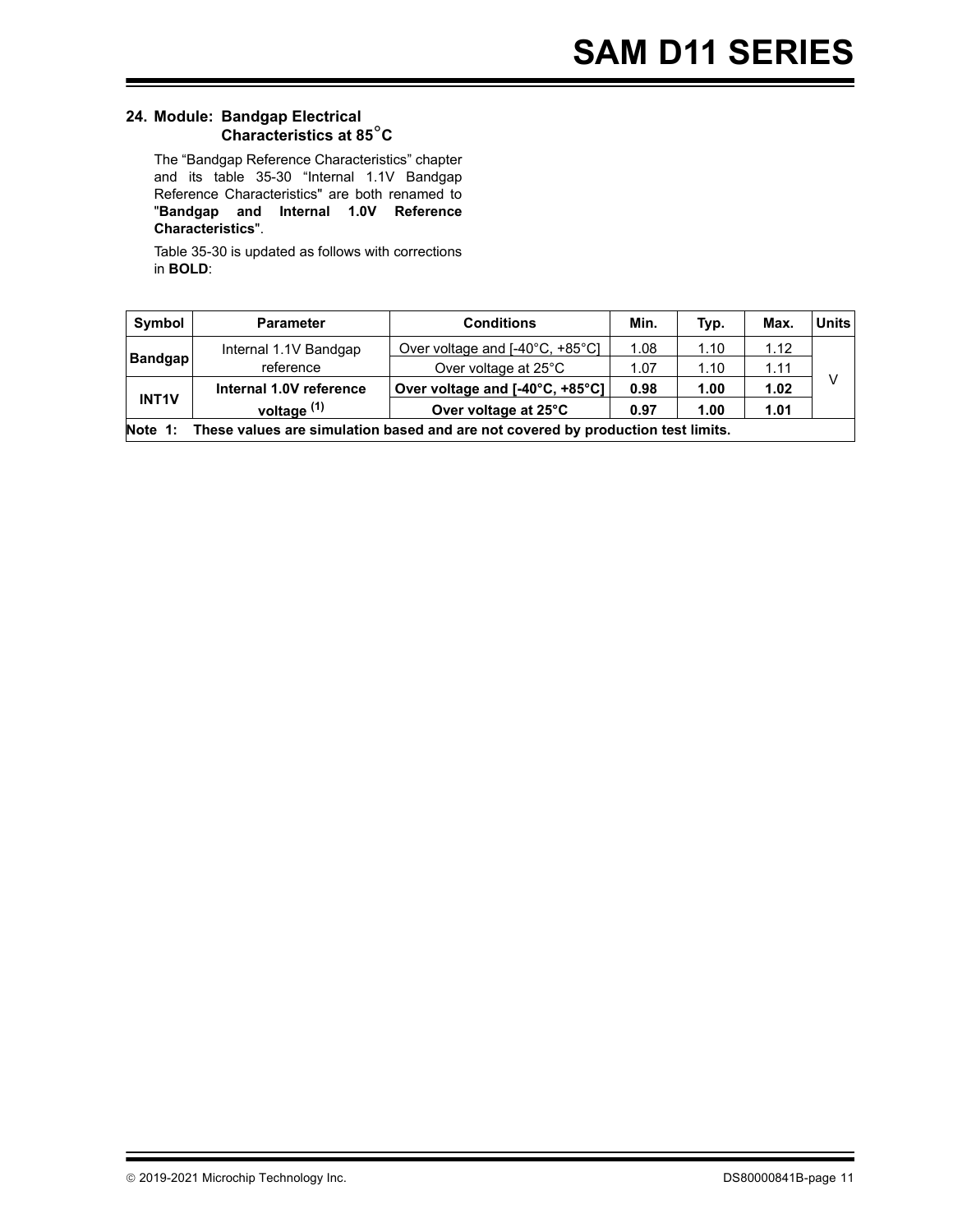#### <span id="page-14-0"></span>**25. Module: ADC Electrical Characteristics at 105°C**

Table 40-19 Operating Conditions is corrected as shown in **BOLD** as follows:

| Symbol                             | <b>Parameter</b>                                         | <b>Conditions</b>                                           | Min.                    | Typ.             | Max.             | <b>Units</b> |
|------------------------------------|----------------------------------------------------------|-------------------------------------------------------------|-------------------------|------------------|------------------|--------------|
| <b>RES</b>                         | Resolution                                               |                                                             | 8                       |                  | 12               | bits         |
| F <sub>CLK_ADC</sub>               | ADC Clock frequency                                      |                                                             | 30                      |                  | 2100             | kHz          |
|                                    | Sample rate <sup>(1)</sup>                               | Single shot                                                 | 5                       |                  | 300              |              |
|                                    |                                                          | Free running                                                | 5                       | $\blacksquare$   | $350^{(3)}$      | ksps         |
|                                    | Sampling time <sup>(1)</sup>                             |                                                             | 250                     |                  |                  | ns           |
|                                    | Sampling time with<br>DAC as input <sup>(2)</sup>        |                                                             | 3                       |                  |                  | μs           |
|                                    | Sampling time with<br><b>Temp</b><br>sens as input $(2)$ |                                                             | 10                      |                  |                  | μs           |
|                                    | Sampling time with<br><b>Bandgap</b><br>as input $(2)$   |                                                             | 10                      |                  |                  | μs           |
|                                    | Conversion time <sup>(1)</sup>                           | 1x Gain                                                     | 6                       |                  |                  | cycles       |
| <sup>V</sup> DDANA                 | Power supply voltage                                     | $T > 85^{\circ}$ C                                          | 2.7                     |                  | 3.6              | $\vee$       |
| $V_{REF}$                          | Voltage reference range                                  |                                                             | 1.0                     | $\blacksquare$   | $V_{DDANA}$ -0.6 | $\vee$       |
| <b>INT1V</b>                       | Internal 1V reference (2,<br>4)                          |                                                             |                         | 1.0              |                  | $\vee$       |
| <b>INTVCC0</b>                     | Internal ratiometric ref-<br>erence $0^{(2)}$            |                                                             |                         | $V_{DDANA}/1.48$ |                  | $\vee$       |
| <b>INTVCC0</b><br>Voltage<br>Error | Internal ratiometric ref-<br>erence $0^{(2)}$ error      | 2.0V <v<sub>DDANA&lt;3.063<br/><math>\vee</math></v<sub>    | $-1$                    |                  | 1                | $\%$         |
| <b>INTVCC1</b>                     | Internal ratiometric ref-<br>erence $1^{(2)}$            | $V_{DDANA}$ >2.0V                                           |                         | $V_{DDANA}/2$    |                  | $\vee$       |
| <b>INTVCC1</b><br>Voltage<br>Error | Internal ratiometric ref-<br>erence $1^{(2)}$ error      | 2.0V <v<sub>DDANA&lt;3.063</v<sub>                          | $-1$                    |                  | 1                | %            |
|                                    | Conversion range <sup>(1)</sup>                          | Differential mode                                           | -V <sub>REF</sub> /GAIN |                  | $+V_{REF}/GAIN$  | $\vee$       |
|                                    |                                                          | Single-ended mode                                           | 0.0                     |                  | $+V_{REF}/GAIN$  | $\vee$       |
| C <sub>SAMPLE</sub>                | Sampling capacitance <sup>(2)</sup>                      |                                                             |                         | 3.5              |                  | pF           |
| R <sub>SAMPLE</sub>                | Input channel source<br>resistance $^{(2)}$              |                                                             |                         |                  | 3.5              | kΩ           |
| $I_{DD}$                           | DC supply current <sup>(1)</sup>                         | $f_{CLK \_ ADC} = 2.1$<br>$\overline{M}$ HzI <sup>(3)</sup> |                         | 3.8              | 4.5              | mA           |

**Note 1:** These values are based on characterization. These values are not covered by test limits in production.

**2:** These values are based on simulation. These values are not covered by test limits in production or characterization.

**3:** In this condition and for a sample rate of 350ksps, a conversion takes 6 clock cycles of the ADC clock (conditions: 1X gain, 12-bit resolution, differential mode, free-running).

**4: It is the buffered internal reference of 1.0V derived from the internal 1.1V bandgap reference.**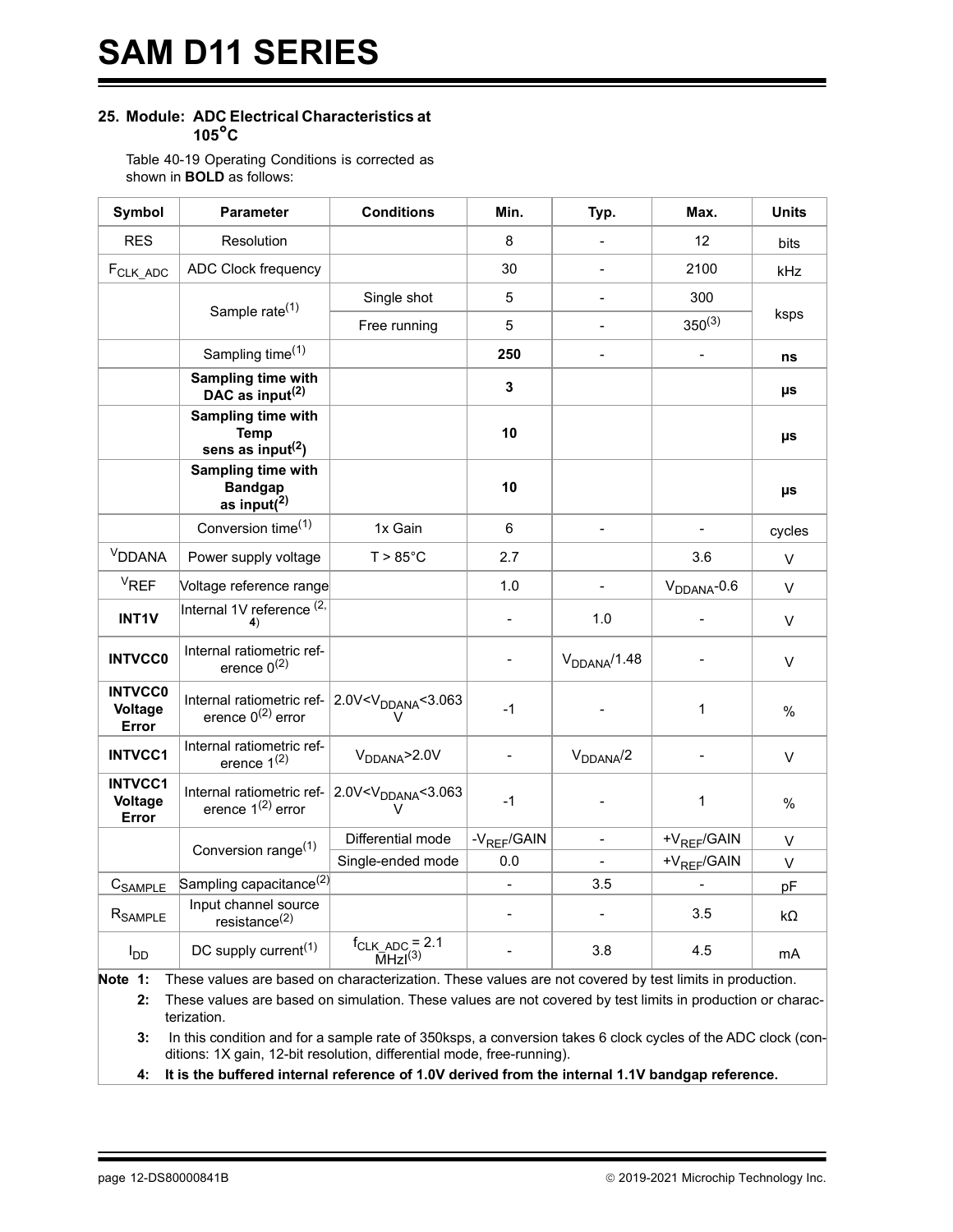Table 40-20 Differential Mode is corrected as shown in **BOLD** as follows:

| Symbol       | <b>Parameter</b>                 | <b>Conditions</b>                                  | Min.                     | Typ.     | Max.           | <b>Units</b>  |
|--------------|----------------------------------|----------------------------------------------------|--------------------------|----------|----------------|---------------|
| <b>ENOB</b>  | <b>Effective Number Of Bits</b>  | With gain compensation                             | $\overline{\phantom{0}}$ | 10.0     | 10.4           | bits          |
| <b>TUE</b>   | <b>Total Unadjusted Error</b>    | 1x Gain                                            | 3.1                      | 4.3      | 16             | <b>LSB</b>    |
| <b>INLI</b>  | Integral Non Linearity           | 1x Gain                                            | 1.0                      | 1.3      | 5.0            | <b>LSB</b>    |
| <b>DNL</b>   | Differential Non Linearity       | 1x Gain                                            | $+/-0.3$                 | $+/-0.5$ | $+/-0.98$      | <b>LSB</b>    |
|              |                                  | Ext. Ref 1x                                        | $-25.0$                  | 2.5      | $+25.0$        | mV            |
|              | <b>Gain Error</b>                | $V_{REF} = V_{DDANA}/1.48$                         | $-30.0$                  | $-1.5$   | $+30.0$        | mV            |
| <b>GE</b>    |                                  | $VREF = INT1V$                                     | $-15.0$                  | $-5.0$   | $+10.0$        | mV            |
|              | Gain Accuracy <sup>(4)</sup>     | Ext. Ref. 0.5x                                     | $+/-0.04$                | $+/-0.2$ | $+/-1.0$       | %             |
|              |                                  | Ext. Ref. 2x to 16x                                | $+/-0.1$                 | $+/-0.4$ | $+/-1.5$       | $\frac{0}{0}$ |
|              |                                  | Ext. Ref. 1x                                       | $-10.0$                  | $-1.5$   | $+10.0$        | mV            |
| <b>OE</b>    | <b>Offset Error</b>              | $V_{REF} = V_{DDANA}/1.48$                         | $-10.0$                  | 0.5      | $+10.0$        | mV            |
|              |                                  | $VREF = INT1V$                                     | $-10.0$                  | 3.0      | $+10.0$        | mV            |
| <b>SFDR</b>  | Spurious Free Dynamic Range      |                                                    | 63.0                     | 70.4     | 74.8           | dB            |
| <b>SINAD</b> | Signal-to-Noise and Distortion   | 1x Gain<br>$F_{CLK \, ADC} = 2.1 \, MHz$           | 57.0                     | 61.4     | 64.3           | dB            |
| <b>SNR</b>   | Signal-to-Noise Ratio            | $\overline{F}_{IN}$ = 40 kHz<br>$A_{IN}$ = 95% FSR | 57.9                     | 63.6     | 65.5           | dB            |
| <b>THD</b>   | <b>Total Harmonic Distortion</b> |                                                    | $-74.5$                  | $-70.2$  | $-64.5$        | dB            |
|              | Noise RMS                        | $T = 25^{\circ}$ C                                 | 0.6                      | 1.0      | $\overline{2}$ | mV            |

**Note 1:** Maximum numbers are based on characterization and not tested in production, and valid for 5% to 95% of the input voltage range.

**2:** Dynamic parameter numbers are based on characterization and not tested in production.

**3:** Respect the input common mode voltage through the following equations (where VCM\_IN is the Input channel common mode voltage):

If  $|V_{\text{IN}}| > V_{\text{REF}}/4$ 

- 
$$
V_{CM IN} < 0.95 \times V_{DDANA} + V_{REF}/4 - 0.75V
$$

- 
$$
V_{CM\_IN}
$$
 >  $V_{REF}/4$  -0.05<sup>\*</sup> $V_{DDANA}$  -0.1V

- If  $|V_{\text{IN}}| \leq V_{\text{REF}}/4$ 
	- $V_{CM\_IN}$  < 1.2\* $V_{DDANA}$  0.75V
	- $-V_{CM,N} > 0.2*V_{DDANA} 0.1V$
	- **4:** The ADC channels on pins PA08, PA09, PA10, PA11 are powered from the VDDIO power supply. The ADC performance of these pins will not be the same as all the other ADC channels on pins powered from the VDDANA power supply..
	- **5:** The gain accuracy represents the gain error expressed in percent. Gain accuracy (%) = (Gain Error in V x 100) / (2\*Vref/GAIN).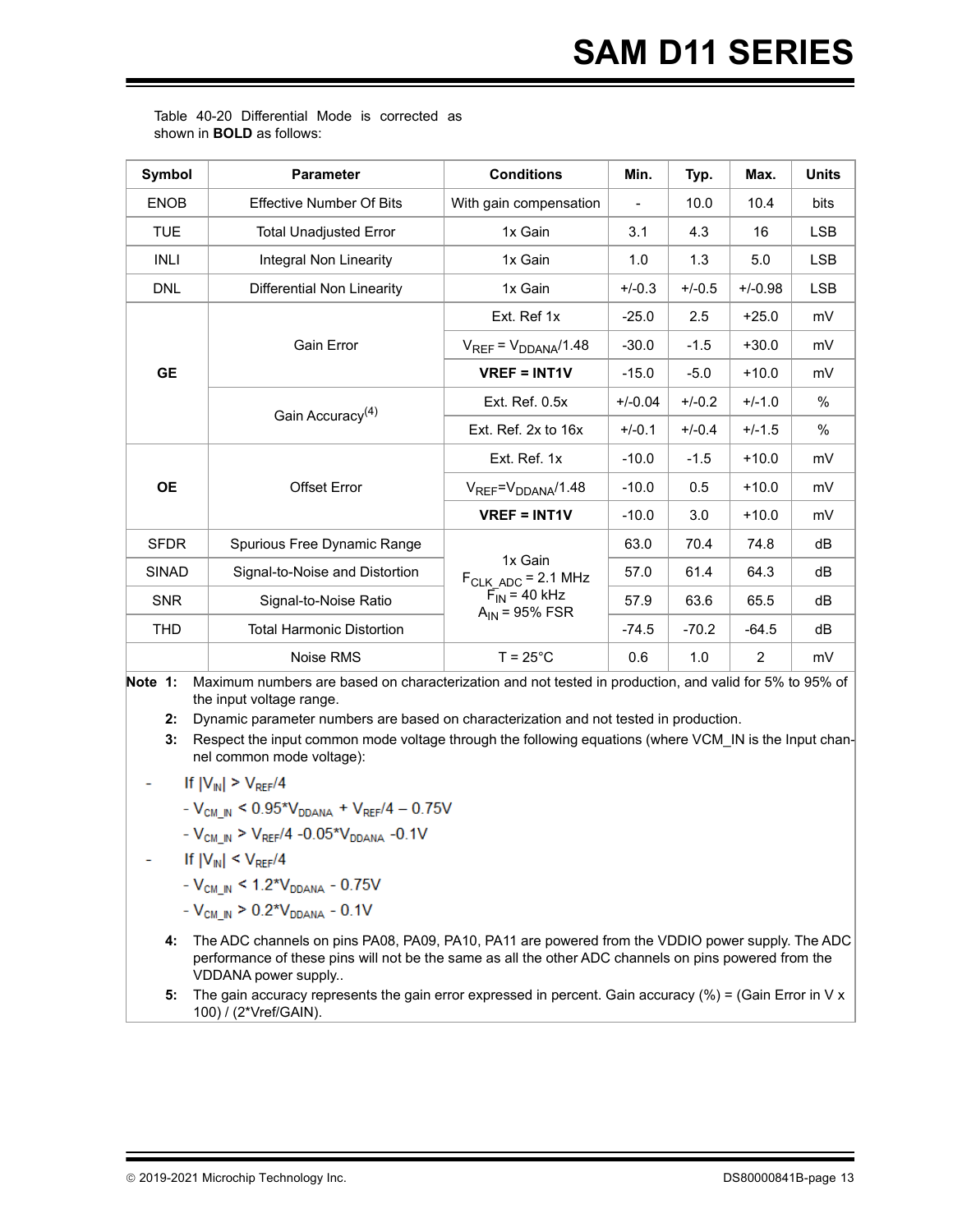#### <span id="page-16-0"></span>**26. Module: Bandgap Electrical Characteristics at 105°C**

The "Bandgap Reference Characteristics" chapter and its table 40-28 "Internal 1.1V Bandgap Reference Characteristics" are both renamed to "**Bandgap and Internal 1.0V Reference Characteristics**". The table 40-28 is updated as follows with corrections in **BOLD**:

| Symbol         | <b>Parameter</b>                                                                 | <b>Conditions</b>                | Min. | Typ. | Max  | <b>Units</b> |  |  |  |
|----------------|----------------------------------------------------------------------------------|----------------------------------|------|------|------|--------------|--|--|--|
|                |                                                                                  | Over voltage and [-40°C, +105°C] | 1.08 | 1.10 | 1.12 |              |  |  |  |
| <b>Bandgap</b> | Internal 1.1V Bandgap reference                                                  | Over voltage at 25°C             | 1.07 | 1.10 | 1.11 |              |  |  |  |
|                |                                                                                  | Over voltage and [-40°C, +85°C]  | 0.98 | 1.00 | 1.02 | V            |  |  |  |
| <b>INT1V</b>   | Internal 1.0V reference voltage (1)                                              | Over voltage at 25°C             | 0.97 | 1.00 | 1.01 |              |  |  |  |
| Note 1:        | These values are simulation based and are not covered by production test limits. |                                  |      |      |      |              |  |  |  |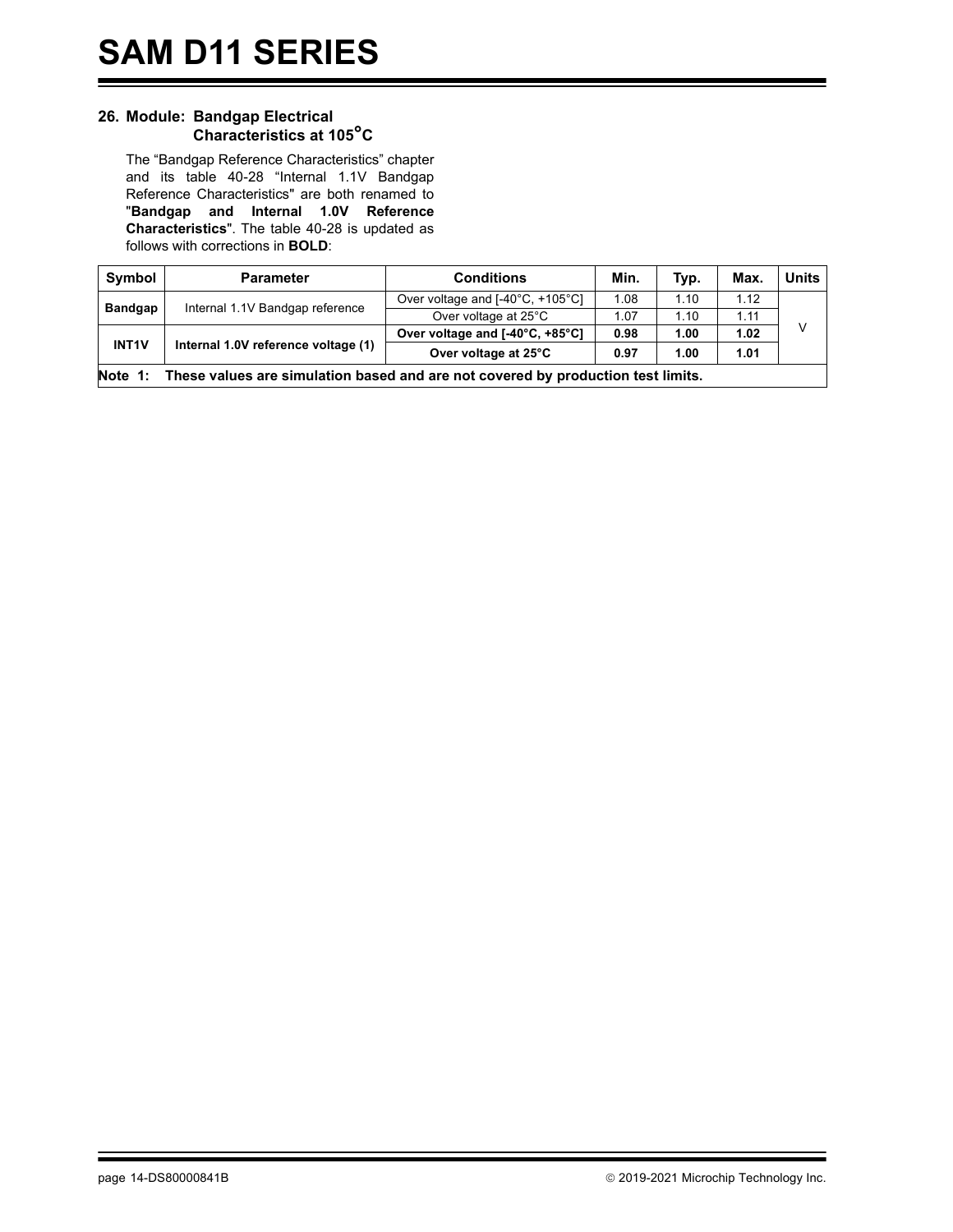### **APPENDIX A: REVISION HISTORY**

Revision A Document (07/2019)

This is the initial released version of this document.

#### **Revision B Document (03/2021)**

This revision includes numerous typographical updates, along with the following new information:

The  $I^2C$  standard uses the terminology "master" and "slave". The equivalent Microchip terminology used in this document is "Host" and "Client" respectively.

The following Errata were added:

- ï **[2. Module: "SERCOM I](#page-3-0)2C STATUS.CLKHOLD [bit"](#page-3-0)**
- ï **[3. Module: "Device Standby Wakeup"](#page-3-1)**

Updated the following Data Sheet Clarifications with new images and descriptions:

- ï **[2. Module: "OSC32K and XOSC32K EN1K bit"](#page-5-0)**
- **[4. Module: "Brown-Out Detectors \(BOD\) Char](#page-6-0)[acteristics"](#page-6-0)**
- ï **[5. Module: "ADC Power Management"](#page-7-0)**
- **[9. Module: "NVMCTRL NVM User Configura](#page-8-3)[tion"](#page-8-3)**
- ï **[11. Module: "SYSCTRL XOSC Register"](#page-8-4)**

The following Data Sheet Clarifications were added:

- ï **[14. Module: "USB STATUS.SPEED"](#page-8-0)**
- ï **[15. Module: "SERCOM I](#page-8-1)2C INTFLAG.DRDY bit"**
- **[16. Module: "NVMCTRL AUX1 Device Configu](#page-8-2)[ration Register"](#page-8-2)**
- ï **[17. Module: "DMAC SRCADDR and DSTADDR](#page-9-0)  [Registers' Descriptions"](#page-9-0)**
- ï **[18. Module: "RTC and TC READREQ.RCONT](#page-9-1)  [bit fields"](#page-9-1)**
- ï **[19. Module: "DMAC BASEADDR, WRBADDR](#page-10-1)  [and DESCADDR registers alignment"](#page-10-1)**
- **[20. Module: "DAC Maximum Input Clock Fre](#page-10-2)[quency"](#page-10-2)**
- ï **[21. Module: "DAC Start Conversion Event"](#page-10-3)**
- ï **[22. Module: "DAC Electrical Characteristics"](#page-10-0)**
- ï **[23. Module: "ADC Electrical Characteristics at](#page-11-0)  [85°C"](#page-11-0)**
- **[24. Module: "Bandgap Electrical Characteris](#page-13-0)[tics at 85°C"](#page-13-0)**
- ï **[25. Module: "ADC Electrical Characteristics at](#page-14-0)  [105°C"](#page-14-0)**
- **[26. Module: "Bandgap Electrical Characteris](#page-16-0)[tics at 105°C"](#page-16-0)**

The following Data Sheet Clarifications were removed:

• Module: 32 kHz Ultra-Low Power Internal Oscillator (OSCULP32K) Operation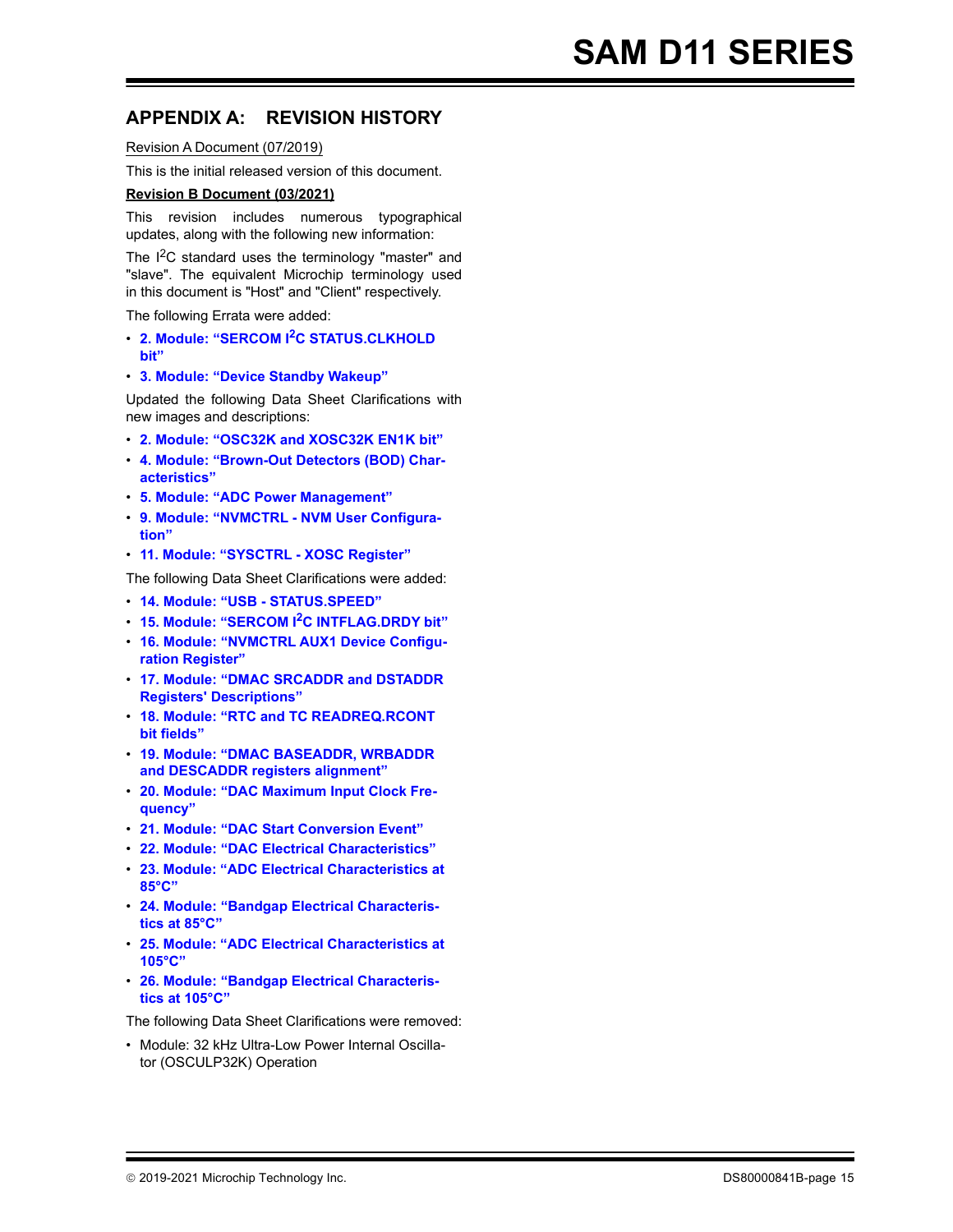## **SAM D11 SERIES**

**NOTES:**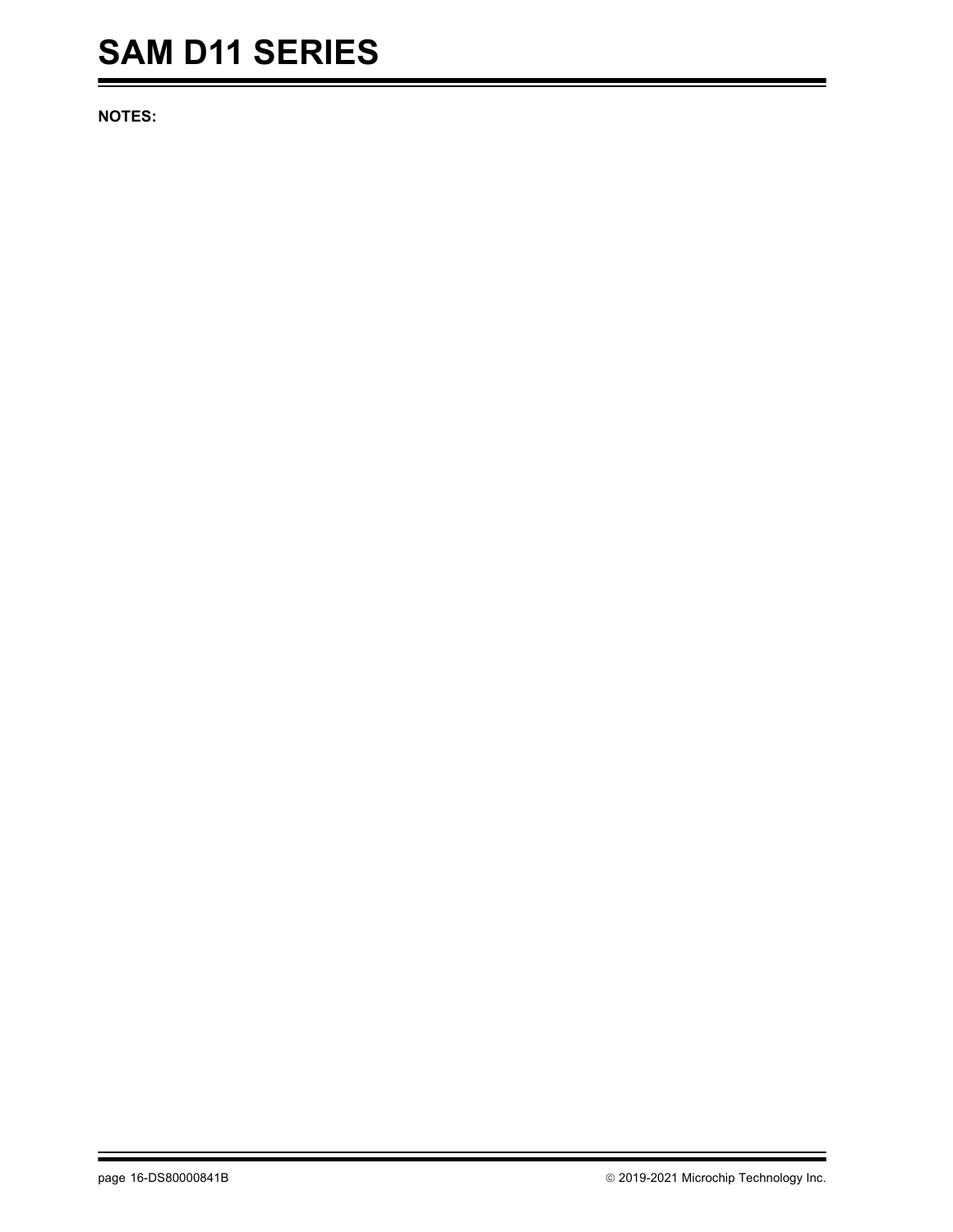#### **Note the following details of the code protection feature on Microchip devices:**

- Microchip products meet the specifications contained in their particular Microchip Data Sheet.
- Microchip believes that its family of products is secure when used in the intended manner and under normal conditions.
- There are dishonest and possibly illegal methods being used in attempts to breach the code protection features of the Microchip devices. We believe that these methods require using the Microchip products in a manner outside the operating specifications contained in Microchip's Data Sheets. Attempts to breach these code protection features, most likely, cannot be accomplished without violating Microchip's intellectual property rights.
- Microchip is willing to work with any customer who is concerned about the integrity of its code.
- Neither Microchip nor any other semiconductor manufacturer can guarantee the security of its code. Code protection does not mean that we are guaranteeing the product is "unbreakable." Code protection is constantly evolving. We at Microchip are committed to continuously improving the code protection features of our products. Attempts to break Microchip's code protection feature may be a violation of the Digital Millennium Copyright Act. If such acts allow unauthorized access to your software or other copyrighted work, you may have a right to sue for relief under that Act.

Information contained in this publication is provided for the sole purpose of designing with and using Microchip products. Information regarding device applications and the like is provided only for your convenience and may be superseded by updates. It is your responsibility to ensure that your application meets with your specifications.

THIS INFORMATION IS PROVIDED BY MICROCHIP "AS IS". MICROCHIP MAKES NO REPRESENTATIONS OR WAR-RANTIES OF ANY KIND WHETHER EXPRESS OR IMPLIED, WRITTEN OR ORAL, STATUTORY OR OTHERWISE, RELATED TO THE INFORMATION INCLUDING BUT NOT LIMITED TO ANY IMPLIED WARRANTIES OF NON-INFRINGEMENT, MERCHANTABILITY, AND FITNESS FOR A PARTICULAR PURPOSE OR WARRANTIES RELATED TO ITS CONDITION, QUALITY, OR PERFORMANCE.

IN NO EVENT WILL MICROCHIP BE LIABLE FOR ANY INDI-RECT, SPECIAL, PUNITIVE, INCIDENTAL OR CONSEQUEN-TIAL LOSS, DAMAGE, COST OR EXPENSE OF ANY KIND WHATSOEVER RELATED TO THE INFORMATION OR ITS USE, HOWEVER CAUSED, EVEN IF MICROCHIP HAS BEEN ADVISED OF THE POSSIBILITY OR THE DAMAGES ARE FORESEEABLE. TO THE FULLEST EXTENT ALLOWED BY LAW, MICROCHIP'S TOTAL LIABILITY ON ALL CLAIMS IN ANY WAY RELATED TO THE INFORMATION OR ITS USE WILL NOT EXCEED THE AMOUNT OF FEES, IF ANY, THAT YOU HAVE PAID DIRECTLY TO MICROCHIP FOR THE INFORMATION. Use of Microchip devices in life support and/or safety applications is entirely at the buyer's risk, and the buyer agrees to defend, indemnify and hold harmless Microchip from any and all damages, claims, suits, or expenses resulting from such use. No licenses are conveyed, implicitly or otherwise, under any Microchip intellectual property rights unless otherwise stated.

#### **Trademarks**

The Microchip name and logo, the Microchip logo, Adaptec, AnyRate, AVR, AVR logo, AVR Freaks, BesTime, BitCloud, chipKIT, chipKIT logo, CryptoMemory, CryptoRF, dsPIC, FlashFlex, flexPWR, HELDO, IGLOO, JukeBlox, KeeLoq, Kleer, LANCheck, LinkMD, maXStylus, maXTouch, MediaLB, megaAVR, Microsemi, Microsemi logo, MOST, MOST logo, MPLAB, OptoLyzer, PackeTime, PIC, picoPower, PICSTART, PIC32 logo, PolarFire, Prochip Designer, QTouch, SAM-BA, SenGenuity, SpyNIC, SST, SST Logo, SuperFlash, Symmetricom, SyncServer, Tachyon, TimeSource, tinyAVR, UNI/O, Vectron, and XMEGA are registered trademarks of Microchip Technology Incorporated in the U.S.A. and other countries.

AgileSwitch, APT, ClockWorks, The Embedded Control Solutions Company, EtherSynch, FlashTec, Hyper Speed Control, HyperLight Load, IntelliMOS, Libero, motorBench, mTouch, Powermite 3, Precision Edge, ProASIC, ProASIC Plus, ProASIC Plus logo, Quiet-Wire, SmartFusion, SyncWorld, Temux, TimeCesium, TimeHub, TimePictra, TimeProvider, WinPath, and ZL are registered trademarks of Microchip Technology Incorporated in the U.S.A.

Adjacent Key Suppression, AKS, Analog-for-the-Digital Age, Any Capacitor, AnyIn, AnyOut, Augmented Switching, BlueSky, BodyCom, CodeGuard, CryptoAuthentication, CryptoAutomotive, CryptoCompanion, CryptoController, dsPICDEM, dsPICDEM.net, Dynamic Average Matching, DAM, ECAN, Espresso T1S, EtherGREEN, IdealBridge, In-Circuit Serial Programming, ICSP, INICnet, Intelligent Paralleling, Inter-Chip Connectivity, JitterBlocker, maxCrypto, maxView, memBrain, Mindi, MiWi, MPASM, MPF, MPLAB Certified logo, MPLIB, MPLINK, MultiTRAK, NetDetach, Omniscient Code Generation, PICDEM, PICDEM.net, PICkit, PICtail, PowerSmart, PureSilicon, QMatrix, REAL ICE, Ripple Blocker, RTAX, RTG4, SAM-ICE, Serial Quad I/O, simpleMAP, SimpliPHY, SmartBuffer, SMART-I.S., storClad, SQI, SuperSwitcher, SuperSwitcher II, Switchtec, SynchroPHY, Total Endurance, TSHARC, USBCheck, VariSense, VectorBlox, VeriPHY, ViewSpan, WiperLock, XpressConnect, and ZENA are trademarks of Microchip Technology Incorporated in the U.S.A. and other countries.

SQTP is a service mark of Microchip Technology Incorporated in the U.S.A.

The Adaptec logo, Frequency on Demand, Silicon Storage Technology, and Symmcom are registered trademarks of Microchip Technology Inc. in other countries.

GestIC is a registered trademark of Microchip Technology Germany II GmbH & Co. KG, a subsidiary of Microchip Technology Inc., in other countries.

All other trademarks mentioned herein are property of their respective companies.

© 2019-2021, Microchip Technology Incorporated, All Rights Reserved.

ISBN: 978-1-5224-7917-8

*For information regarding Microchip's Quality Management Systems, please visit www.microchip.com/quality.*